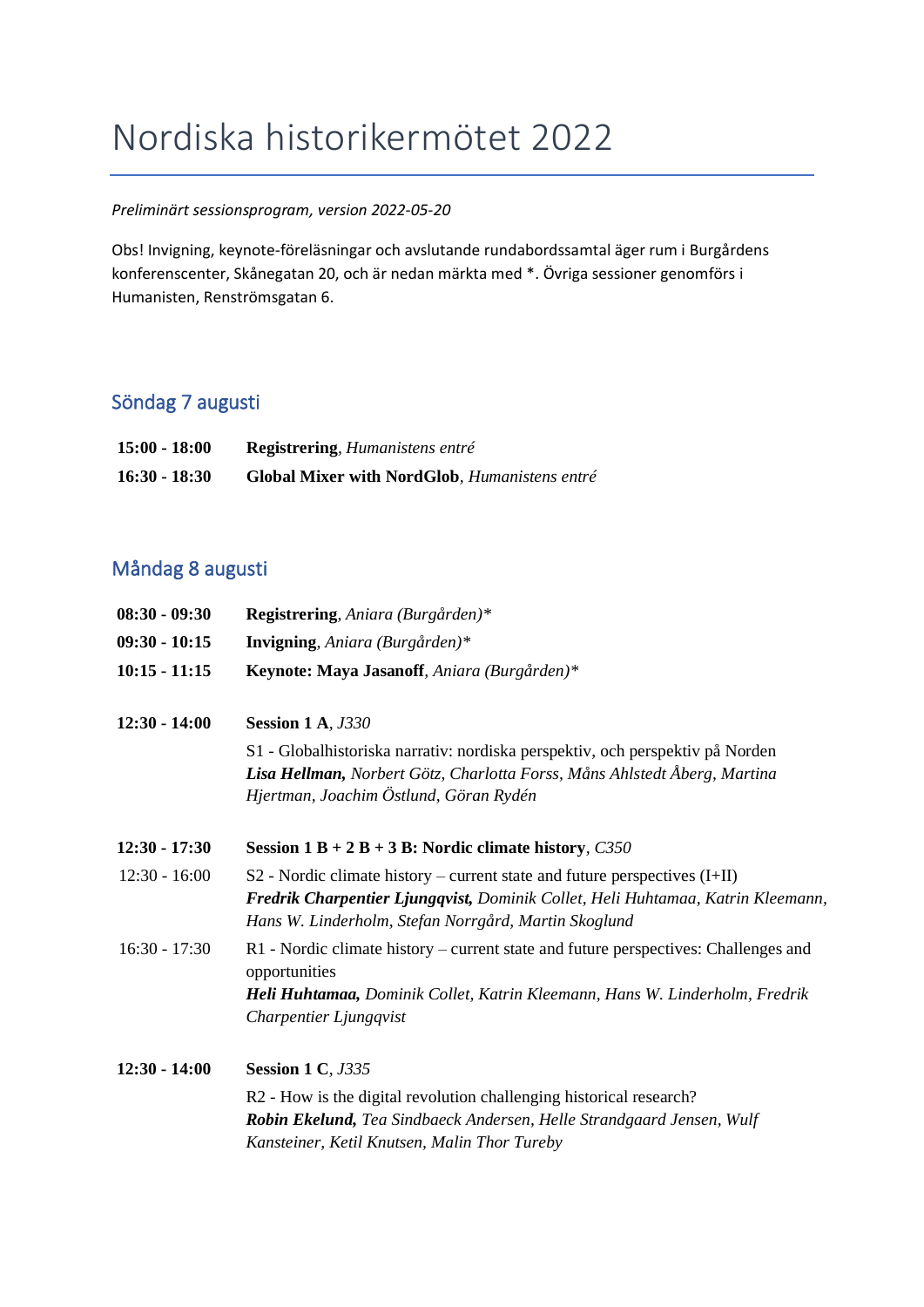| $12:30 - 14:00$ | <b>Session 1 D, J336</b>                                                                         |
|-----------------|--------------------------------------------------------------------------------------------------|
|                 | R3 - Panel 1: The infrastructure of antisemitism in the Nordic countries:                        |
|                 | Organizations, publications, impact                                                              |
|                 | Karin Kvist Geverts, Heléne Lööw, Kjetil Braut Simonsen, Sofie Lene Bak, Oula                    |
|                 | Silvennoinen                                                                                     |
| $12:30 - 14:00$ | <b>Session 1 E, J431</b>                                                                         |
|                 | S3 - Shifting Boundaries, Making Room: Three Ventures into the Expansion of Girls'<br>Education. |
|                 | Rebecka Göransdotter, Agnes Hamberger, Sophie Winkler, Tuva Skjelbred                            |
|                 | Nodeland, Emil Marklund                                                                          |
| $12:30 - 14:00$ | <b>Session 1 F, J439</b>                                                                         |
|                 | R4 - The significance of the postwar triangular cultural circuit for our                         |
|                 | contemporary world                                                                               |
|                 | Dino Knudsen, Emma Lundin, Robert Nilsson Mohammadi                                              |
| $12:30 - 14:00$ | <b>Session 1 G, J444</b>                                                                         |
|                 | R5 - Nordisk kunskapshistoria under 2020-talet                                                   |
|                 | Johan Östling, Ellen Krefting, Laura Hollsten, Laura Skouvig,                                    |
|                 | David Larsson Heidenblad                                                                         |
| $12:30 - 16:00$ | <b>Session 1 H + 2 H, J309</b>                                                                   |
|                 | S4 - Upplysning och nordisk konfessionskultur (I+II)                                             |
|                 | Erik Sidenvall, Johannes Ljungberg, Arne Bugge Amundsen, Joonas Tammela,                         |
|                 | Yvonne Maria Werner, Henrik Ågren, Anders Jarlert                                                |
| $12:30 - 14:00$ | <b>Session 1 J, J411</b>                                                                         |
|                 | S5 - Nordic deindustrialisation, the local and the global                                        |
|                 | Stefan Backius, Christoffer Holm                                                                 |
| $12:30 - 14:00$ | <b>Session 1 K, J412</b>                                                                         |
|                 | S6 - Fattigdom i skandinavisk middelalder: Regulering, donasjoner og                             |
|                 | representasjoner                                                                                 |
|                 | Miriam Tveit, Helle Vogt, Sigrun Høgetveit Berg, Bjørn Bandlien, Magne Njåstad                   |
| $12:30 - 16:00$ | <b>Session 1 L + 2 L, <math>J415</math></b>                                                      |
|                 | S7 - Fideikommiss och godskomplex i nordisk historia (I+II)                                      |
|                 | Martin Dackling, Brita Planck, Johanna Ilmakunnas, Carsten Porskrog Rasmussen,                   |
|                 | Mia Korpiola, Magnus Bergman                                                                     |
| $12:30 - 14:00$ | <b>Session 1 M, J303</b>                                                                         |
|                 | S8 - Beyond source criticism: Working with twisted truths                                        |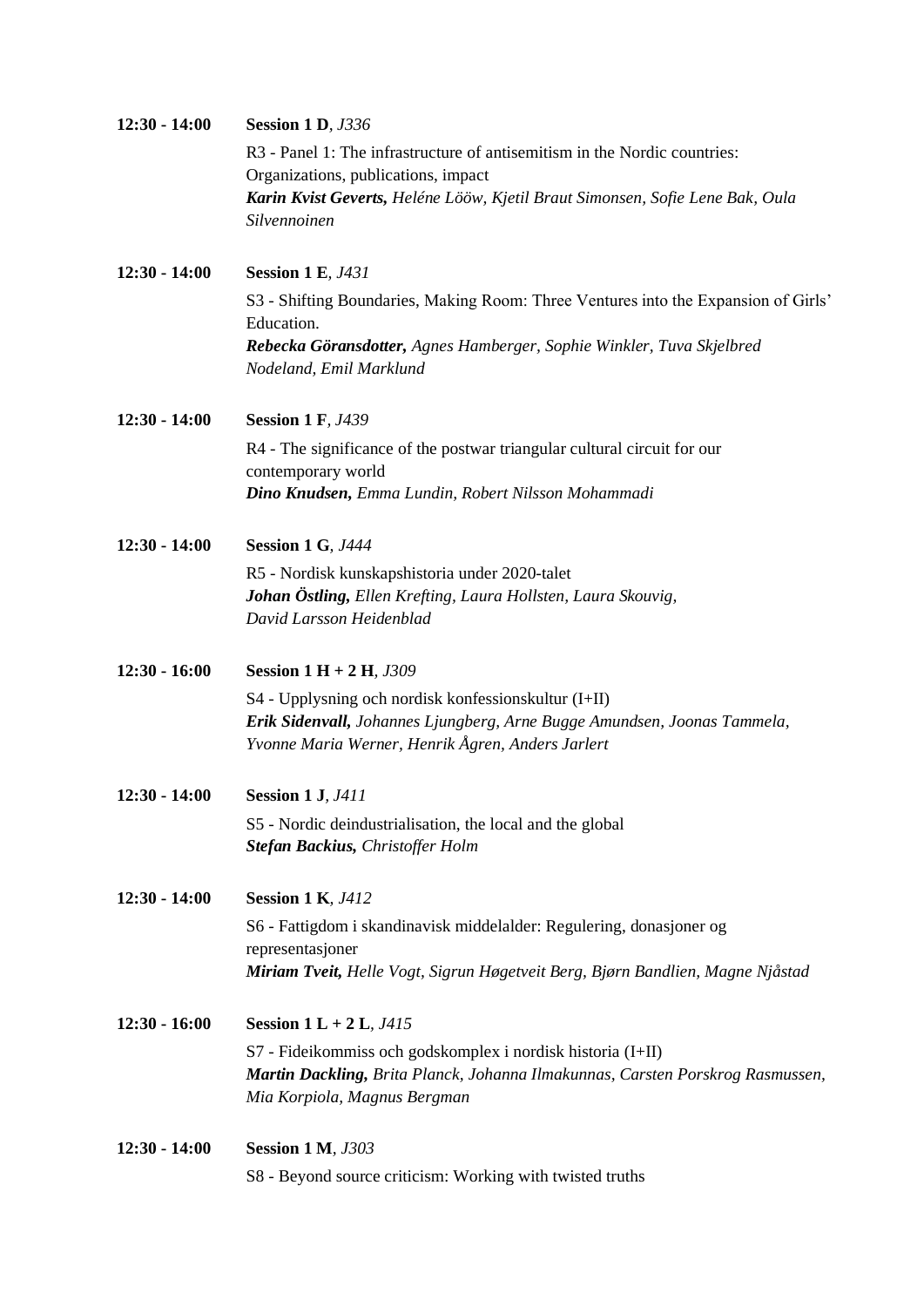|                 | Lisa Svanfeldt-Winter, Kajsa Varjonen, Outi Valo, Jenni Merovuo                                                                                                                |
|-----------------|--------------------------------------------------------------------------------------------------------------------------------------------------------------------------------|
| $12:30 - 14:00$ | <b>Session 1 N, J406</b>                                                                                                                                                       |
|                 | S9 - Olaus Magnus - Kartografi, bokhistorie og 1500-talls resepsjon<br>Rune Blix Hagen, Henning Hansen, Kira Moss                                                              |
| $12:30 - 14:00$ | <b>Session 1 P, J432</b>                                                                                                                                                       |
|                 | S10 - Maintaining Order, Controlling Crime: Historical Explorations of Nordic Life<br>in Confinement                                                                           |
|                 | Katariina Parhi, Johanna Annola, Emilie Luther Valentin, Øyvind Thomassen, Roddy<br>Nilsson                                                                                    |
| $12:30 - 14:00$ | <b>Session 1 Q, J440</b>                                                                                                                                                       |
|                 | S11 - Gendered and Emotional Dimensions of Civil-Military Relationships: 19th and<br>20th Century Scandinavia                                                                  |
|                 | Anders Ahlbäck, Fia Sundevall, Klara Arnberg, Nikolas Glover, Ilari Taskinen, Tiina<br>Kinnunen                                                                                |
| $12:30 - 14:00$ | <b>Session 1 R, J442</b>                                                                                                                                                       |
| $12:30 - 13:00$ | P1 - Too big to survive? The Norwegian reaction to the 1920s banking crisis<br><b>Knut Sogner</b>                                                                              |
| $13:00 - 13:30$ | P2 - The negotiation of the land – interaction and conflict between state and public<br>during the structural transformation of Swedish agriculture 1945-1989<br>Anna R. Locke |
| $13:30 - 14:00$ | P3 - The politics of profits: Profit squeeze and macroeconomic management in<br>Sweden, 1975-1985<br><b>Erik Bengtsson</b>                                                     |
| $14:30 - 16:00$ | <b>Session 2 A, J330</b>                                                                                                                                                       |
|                 | R6 - A Nordic model? Nordic approaches to development aid, 1945–2022:                                                                                                          |
|                 | differences and correlations<br>Annika Berg, Peter Yding Brunbech, Sunniva Engh, Monika Pohle Fraser, Juhani<br>Koponen, Urban Lundberg, Helge Pharo                           |
| $14:30 - 16:00$ | <b>Session 2 C, J335</b>                                                                                                                                                       |
|                 | R7 - Historieundervisning i högskolan I: Hur kan vi utveckla historielärande i högre                                                                                           |
|                 | utbildning?<br>David Ludvigsson, Christina Douglas, KG Hammarlund, David Larsson Heidenblad,<br>Susan Lindholm                                                                 |
| $14:30 - 16:00$ | <b>Session 2 D, J336</b>                                                                                                                                                       |
|                 | R8 - Panel 2: The antisemitic imagination in the Nordic countries: Perceptions,                                                                                                |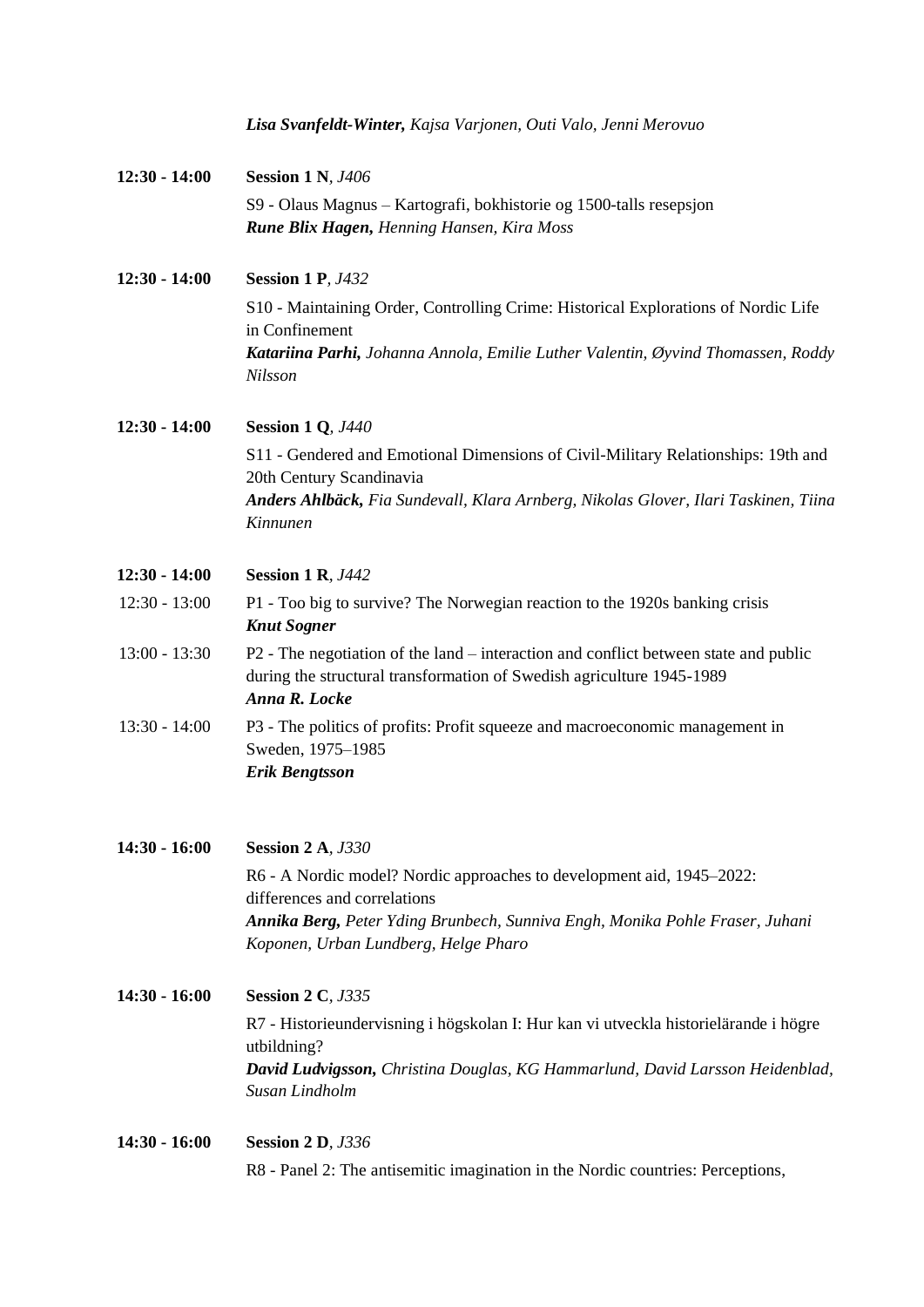|                 | manifestations, reactions<br>Karin Kvist Geverts, Lars M Andersson, Terje Emberland, Sofie Lene Bak, Oula<br>Silvennoinen                                                                                   |
|-----------------|-------------------------------------------------------------------------------------------------------------------------------------------------------------------------------------------------------------|
| $14:30 - 16:00$ | <b>Session 2 E, J431</b>                                                                                                                                                                                    |
|                 | S12 - Minoriteter förhandlar om sin historia<br>Trond Risto Nilssen, Sirkka Ahonen, Lars Elenius                                                                                                            |
| $14:30 - 16:00$ | <b>Session 2 F, J439</b>                                                                                                                                                                                    |
|                 | S13 - Negotiating Britishness and Norwegianness: Landscapes, Local identities, and<br><b>International Connections</b>                                                                                      |
|                 | Christian Melby, Paul Readman, Tuva Nodeland                                                                                                                                                                |
| $14:30 - 16:00$ | <b>Session 2 G, J444</b>                                                                                                                                                                                    |
|                 | R9 - Health and Society in early modern Sweden<br>Mari Eyice, Charlotta Forss, Maria Sjöberg, Hedvig Widmalm, Anton Runesson                                                                                |
| $14:30 - 16:00$ | <b>Session 2 J, J411</b>                                                                                                                                                                                    |
|                 | S14 - What is new about New Diplomatic History in Sweden?<br>Aryo Makko, Joachim Östlund, Matthaios Amanatiadis, Emma Forsberg,<br>Oscar Nygren                                                             |
| $14:30 - 16:00$ | <b>Session 2 K, J412</b>                                                                                                                                                                                    |
|                 | R10 - Methodologies of Knowledge and Ignorance: Connecting Global,<br>Transnational, and Local Epistemic Hierarchies                                                                                        |
|                 | Emma Hagström Molin, Hanna Hodacs, Anna Svensson, Millie Schurch                                                                                                                                            |
| $14:30 - 16:00$ | <b>Session 2 M, J303</b>                                                                                                                                                                                    |
|                 | S15 - Exploring Nordic information flows. Text reuse in the Swedish-language press<br>in Sweden and Finland during the long nineteenth century<br>Petri Paju, Patrik Lundell, Heli Rantala, Johan Jarlbrink |
| $14:30 - 16:00$ | <b>Session 2 N, J406</b>                                                                                                                                                                                    |
|                 | S16 - Witchcraft, Court Records, and the Voices of Women: Local and Global<br>Liv Helene Willumsen, Jari Eilola, Raisa Maria Toivo                                                                          |
| $14:30 - 16:00$ | <b>Session 2 P, J432</b>                                                                                                                                                                                    |
|                 | S17 - Intoxication in the Nordic countries: Politics and expertise in the 20th century<br>Helena Bergman, Katariina Parhi, Jesper Vaczy Kragh                                                               |
| $14:30 - 16:00$ | <b>Session 2 Q, J440</b>                                                                                                                                                                                    |
|                 | S18 - Two hundred years of savings banking in Scandinavia: What is left of a long                                                                                                                           |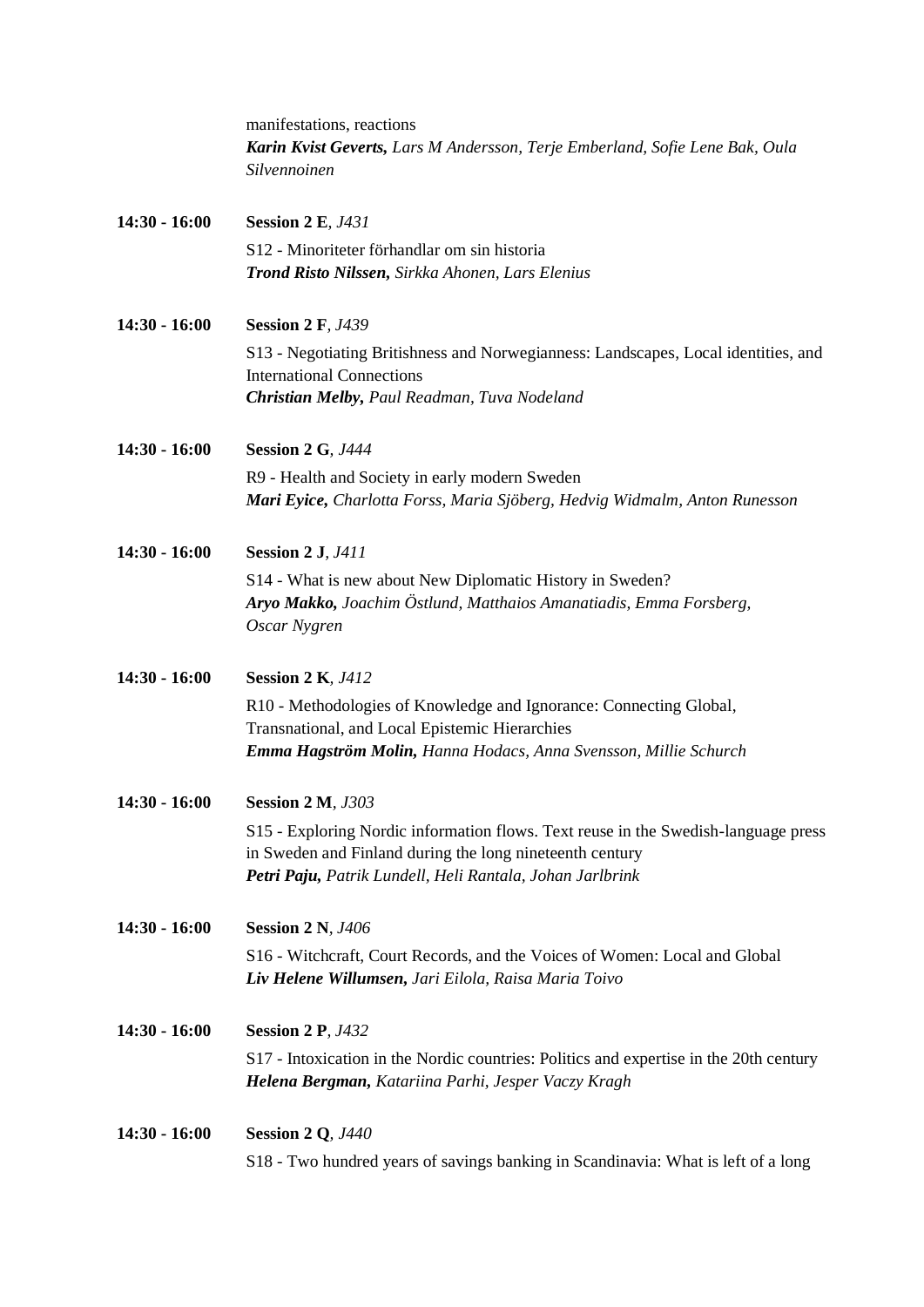|                 | tradition of more-than-for-profit banking?<br>Louise Karlskov Skyggebjerg, Tom Petersson, Lars Fredrik Øksendal                                                     |
|-----------------|---------------------------------------------------------------------------------------------------------------------------------------------------------------------|
| $14:30 - 16:00$ | <b>Session 2 R, J442</b>                                                                                                                                            |
| $14:30 - 15:15$ | P4 - Asp, fosfor och elefanter: Svenska Tändsticks Aktiebolagets aktiviteter i, och<br>relationer till, Brittiska Indien<br>Johanna Bergström, Ann-Sofie Kall       |
| $15:15 - 16:00$ | P5 - Fra Stationssamfund til pendlerkommune<br><b>Sidsel Eriksen</b>                                                                                                |
| $16:30 - 17:30$ | <b>Session 3 A, J330</b>                                                                                                                                            |
|                 | R11 - En ny nordisk globalhistorie?<br>Niels Brimnes, Nils Arne Sørensen, Kirsten Hastrup, Henrik Sebro                                                             |
| $16:30 - 17:30$ | <b>Session 3 C, J335</b>                                                                                                                                            |
|                 | S19 - Historieundervisning i högskolan II: Vad vill historikerna med<br>historielärarutbildningen?                                                                  |
|                 | Kenneth Nyberg, Anne Berg, Erik Hallberg, Ulrika Lagerlöf Nilsson, Pia<br>Lundqvist, Martin Stolare                                                                 |
| $16:30 - 17:30$ | <b>Session 3 D, J336</b>                                                                                                                                            |
|                 | S20 - Intelligence and democracy – global and local challenges from the Cold<br>War to the present<br>Cecilia Notini, Tae Hoon Kim                                  |
| $16:30 - 17:30$ | <b>Session 3 E, J431</b>                                                                                                                                            |
| $16:30 - 17:00$ | P6 - Global Archives Online: A new directory of open primary sources for the study<br>of global and colonial history<br><b>Stefan Amirell, Birgit Tremml-Werner</b> |
| $17:00 - 17:30$ | P7 - Scandinavians in The Congo Free State & new approaches to archival studies in<br>colonial history<br><b>Sine Maria Vinther</b>                                 |
| $16:30 - 17:30$ | <b>Session 3 F, J439</b>                                                                                                                                            |
| $16:30 - 17:00$ | P8 - Stockholm through bloodbath and shift of power in 1519-1524<br>Sofia Gustafsson                                                                                |
| $17:00 - 17:30$ | P9 - Att "försökie sig i fremmande land": Svenska kungasöners utlandsresor och<br>lokala dynastiska maktrelationer, 1550-1622<br><b>Alexander Isacsson</b>          |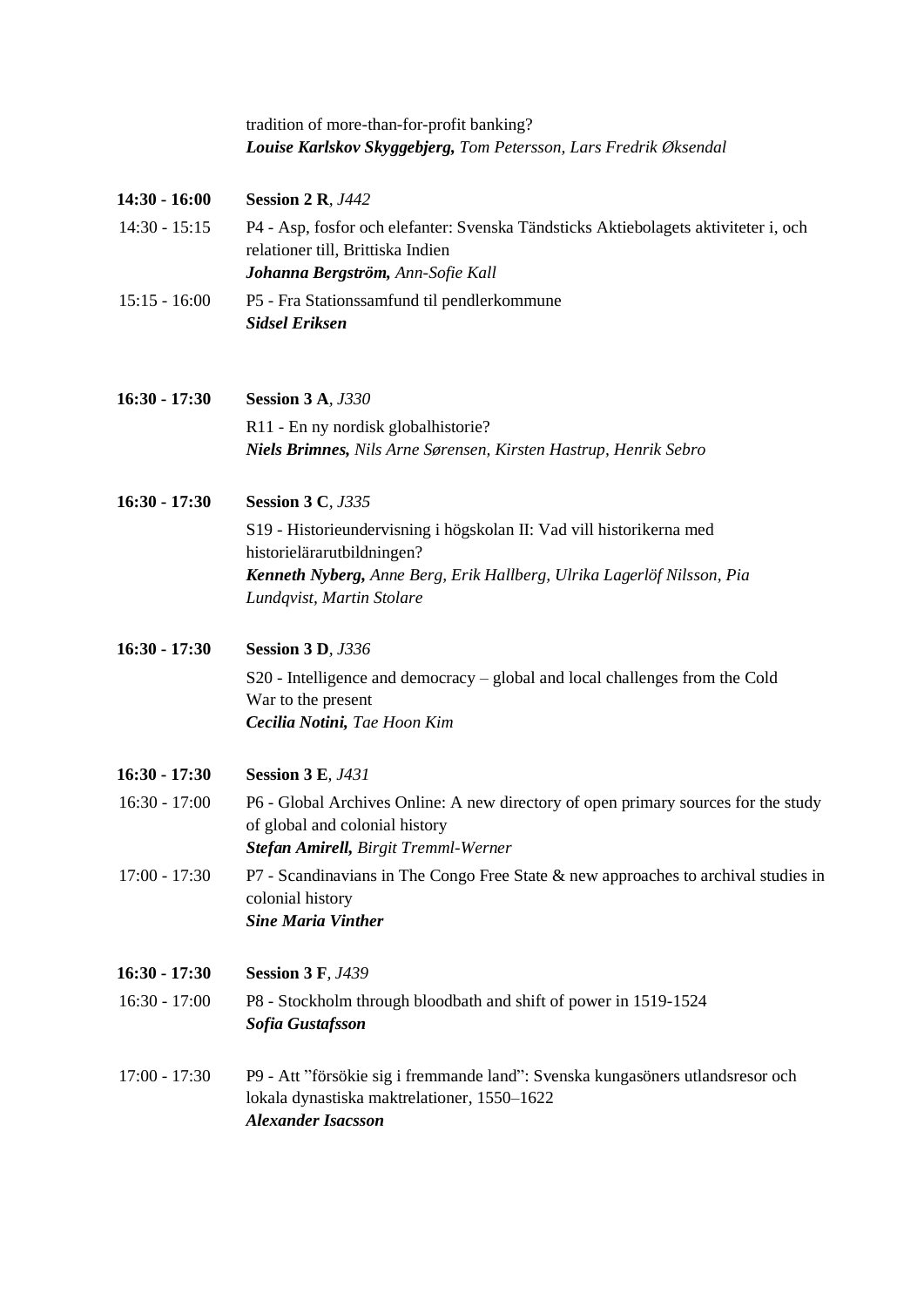| $16:30 - 17:30$ | <b>Session 3 G, J444</b>                                                                                                                                                            |
|-----------------|-------------------------------------------------------------------------------------------------------------------------------------------------------------------------------------|
| $16:30 - 17:00$ | P10 - The curse of spatial scale in population statistics and how GIS can help<br>Antti Härkönen                                                                                    |
| $17:00 - 17:30$ | P11 - Text mining commodification: the geography of the Nordic lingonberry<br>rush, 1860-1910<br>Matti La Mela                                                                      |
| $16:30 - 17:30$ | <b>Session 3 H, J309</b>                                                                                                                                                            |
|                 | S21 - The radical right and the new state<br>Mats-Olof Deland, Hjalmar Falk, Carl Marklund                                                                                          |
| $16:30 - 17:30$ | <b>Session 3 J, J411</b>                                                                                                                                                            |
|                 | S22 - Hidden threads - researching cotton in Scandinavia before the Industrial Era<br>Eva Andersson, Jenni A Suomela                                                                |
| $16:30 - 17:30$ | <b>Session 3 K, J412</b>                                                                                                                                                            |
| $16:30 - 17:00$ | P12 - Kvinners medvirkning til norsk ornitologisk kunnskap 1920-1980<br><b>Ann Elisabeth Laksfoss Cardozo</b>                                                                       |
| $17:00 - 17:30$ | P13 - Kunskap i rörelse: Kvinnokretsarna inom Nordiskt sommaruniversitet<br>1971-1993<br>Johanna Sjöstedt                                                                           |
| 16:30 - 17:30   | <b>Session 3 L, J415</b>                                                                                                                                                            |
| $16:30 - 17:00$ | P14 - Kartering för krig och fred – svensk militär landkartografi i början av 1800-talet<br>ur ett nationellt och internationellt perspektiv<br><b>Maria Gussarsson</b>             |
| $17:00 - 17:30$ | P15 - Att rita mikrohistoria handlar om hållbarhet: Globala, nationella och lokala<br>villkor att visualisera det förflutna<br><b>Karl Vesterberg</b>                               |
| $16:30 - 17:30$ | <b>Session 3 M, J303</b>                                                                                                                                                            |
| $16:30 - 17:00$ | P16 - Massproduktion, kläder och kamp: Beklädnads avd 14 och kvinnojobben i<br>Norrland, 1971-1993<br>Johanna Overud                                                                |
| $17:00 - 17:30$ | P17 - Hantverk, industri och kulturarv: en studie om kulturarvsskapande processer för<br>Tranås pälsbransch, 1938-2022<br><b>Sofie Lindeberg</b>                                    |
| $16:30 - 17:30$ | <b>Session 3 N, J406</b>                                                                                                                                                            |
| $16:30 - 17:00$ | P18 - Writings from Occupied North – Experiences of Occupation and War in<br>Denmark and Norway in the Autobiographical Material Written during World War II<br>Anna-Leena Perämäki |
| $17:00 - 17:30$ | P19 - Cold War Cultural Propaganda for the Nordic - Exhibition "Why We Fled" in                                                                                                     |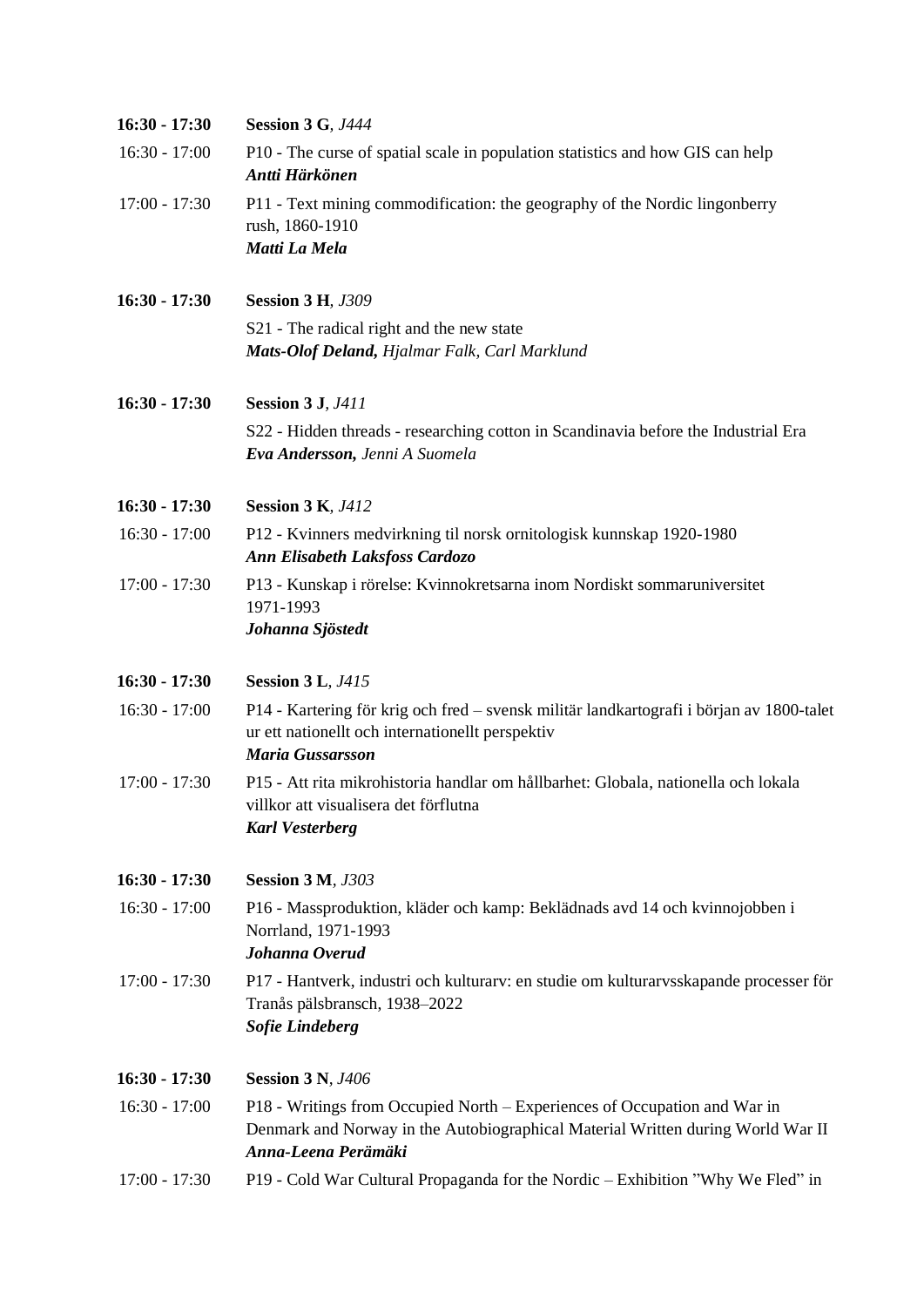Sweden and Copenhagen 1960–1961 *Pauli Heikkilä*

| $16:30 - 17:30$ | <b>Session 3 P, J432</b>                                                                                                                                         |
|-----------------|------------------------------------------------------------------------------------------------------------------------------------------------------------------|
| $16:30 - 17:00$ | P20 - Fyrtårn for internasjonal skipsfart                                                                                                                        |
|                 | <b>Finn Erhard Johannessen</b>                                                                                                                                   |
| $17:00 - 17:30$ | P21 - Mellan globala och lokala med lastbilar, Några tankar om den ekonomiska och<br>logistiska integrationen I Norden efter andra världskriget<br>Ilkka Nummela |
| $16:30 - 17:30$ | <b>Session 3 Q, J440</b>                                                                                                                                         |
| $16:30 - 17:00$ | P22 - In what respect was the Swedish development a Sonderweg? Equality and lack<br>of equality in Sweden before 1920<br><b>Carl-Johan Gadd</b>                  |
| $17:00 - 17:30$ | P23 - The complex Swedish road towards (and away from?) equality<br>Erik Örjan Emilsson                                                                          |

# Tisdag 9 augusti

| $08:30 - 10:30$ | <b>Session 4 A, J330</b>                                                                                                                                     |
|-----------------|--------------------------------------------------------------------------------------------------------------------------------------------------------------|
|                 | R12 - Att publicera historievetenskap på Nordens språk: svenska, norska, danska<br>och finska historiska tidskrifter möts                                    |
|                 | Susanna Erlandsson, Wiebke Kolbe, Björn Lundberg, Johanna Wassholm, Anu                                                                                      |
|                 | Lahtinen, Jes Fabricius Møller, Dunja Blazevic, Niels Wium Olesen                                                                                            |
| $08:30 - 10:30$ | Session 4 B, C350                                                                                                                                            |
|                 | S23 - Fra skandinavisme til nordisme – pan-nasjonale linjer i nordisk historie                                                                               |
|                 | Ruth Hemstad, Rasmus Glenthøj, Morten Nordhagen Ottosen, Niri Ragnvald                                                                                       |
|                 | Johnsen, Sine Krogh, Peter Stadius, Merethe Roos                                                                                                             |
| $08:30 - 10:30$ | <b>Session 4 C, J335</b>                                                                                                                                     |
|                 | S24 - History and Nation-Branding in the Nordic Region                                                                                                       |
|                 | <b>Eirinn Larsen,</b> Svein Ivar Angell, Halvard Notaker, Ida Lund Jørgensen, Mads<br>Mordhorst, Ulla Manns, Ann-Catrin Östman, Peter Aronsson               |
| $08:30 - 10:30$ | <b>Session 4 D, J336</b>                                                                                                                                     |
| $08:30 - 09:00$ | P24 - Still trapped in a Scientific Construct? New Perspectives on Feudalism, Fiefs<br>and Vassals and a Focus on Medieval Denmark<br><b>Frederic Zangel</b> |
| $09:00 - 09:30$ | P25 - Helgon, mirakler och kvinnliga nätverk: Forskningsuppslag från en digital<br>karta över medeltida helgonkult i Sverige och Finland                     |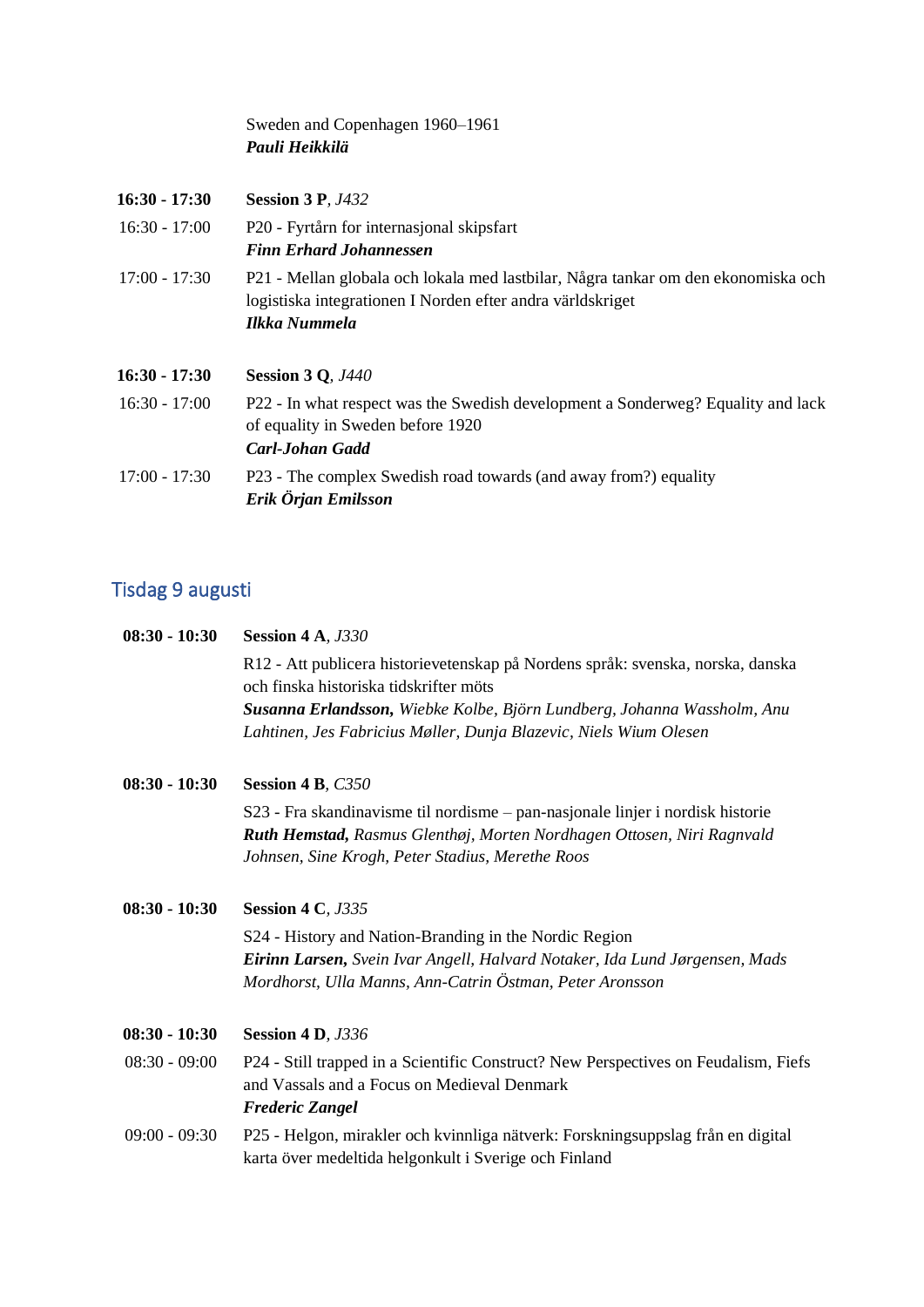#### *Anders Fröjmark*

09:30 - 10:00 P26 - Legitimitet och legitimering under omvandling för kungliga kvinnor i 1200 talets Norge – en brytningstid?

*Benjamin Husvik*

- 10:00 10:30 P27 Hertiginnan Ingeborg Håkansdotter som nordisk unions- grundare: En tanke som ser ut som en händelse *Anders Fröjmark*
- **08:30 - 10:30 Session 4 E***, J431*

S25 - Statsformering och skriv- och räknepraktiker i det tidigmoderna Norden *Patrik Winton, Petteri Impola, Petri Karonen, Harry Lönnroth, Anna Nilsson Hammar, Svante Norrhem, Theresia Pettersson, Christopher Pihl, Arja Rantanen*

#### **08:30 - 12:30 Session 4 F + 5 F***, J439*

S26 - Nordiska välfärdsstäder i en föränderlig värld. Stadsliv, gemenskap och konflikt, c. 1850–2020 (I+II) *Magnus Linnarsson, Mats Hallenberg, Knut Dørum, Christina Reimann, Mikkel Thelle, Kati Katajisto, Mikkel Høghøj, Henning Bro, Samuel Faber*

**08:30 - 10:30 Session 4 G***, J444*

S27 - Nordic LGBT+ Activism in the Twentieth Century *Peter Edelberg, Jens Rydström, Hans Wiggo Kristiansen, Varpu Alasuutari, Hafdís Erla Hafsteinsdóttir*

**08:30 - 10:30 Session 4 H***, J309*

S28 - What is public history in the Nordic context? *Robert Nilsson Mohammadi, Pål Brunnström, Matilda Svensson Chowdhury, Anne Brædder, Emma Hilborn, Magnus Olofsson, Ulla Savolainen, Anette Warring, Iben Vyff*

**08:30 - 10:30 Session 4 J***, J411*

S29 - The war in Afghanistan – the history of a local war with global consequences *Fredrik Eriksson, Sören Nörby, Harald Höiback, Niels Bo Poulsen, Martin Hårdstedt, Pasi Autio, Petteri Jouku*

- **08:30 - 10:30 Session 4 K***, J412* S30 - Exploring retrospection, memories and nostalgia in the digital age *Robin Ekelund, Tea Sindbaeck Andersen, Randi Marselis, Alexander Ulrich Thygesen, Pirja Hyyryläinen*
- **08:30 - 10:30 Session 4 L***, J415*

S31 - Local conflicts and transnational dynamics of crisis and conflict around 1900 *Arne Segelke, Erik Bengtsson, Josefin Hägglund, Troels Skadhauge, Amerigo*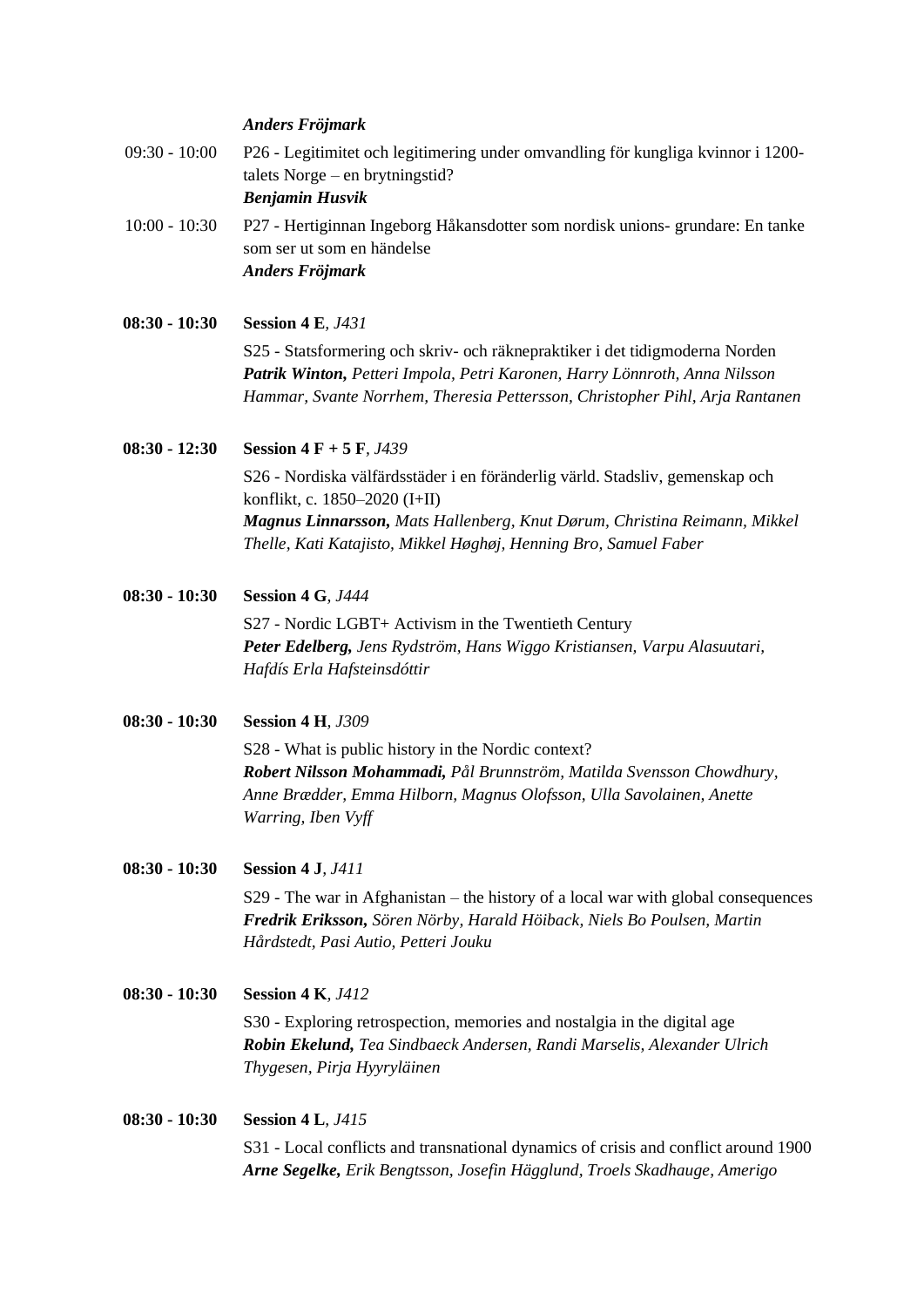#### *Caruso*

| $08:30 - 10:30$ | <b>Session 4 M, J303</b>                                                                                                                                                                                                   |
|-----------------|----------------------------------------------------------------------------------------------------------------------------------------------------------------------------------------------------------------------------|
|                 | S32 - Livscykel-perspektiv som metod och teori i programmet Den glömda flottan,<br>c 1450-1850                                                                                                                             |
|                 | Leos Müller, Ingvar Sjöblom, Anna Maria Forssberg, Mirja Arnshav, Simon<br>Ekström, Andreas Linderoth                                                                                                                      |
| $08:30 - 10:30$ | <b>Session 4 N, J406</b>                                                                                                                                                                                                   |
|                 | S33 - Det kulturella minnet av naturresursutvinning i Nordiska Arktis – processer<br>över tid och rum                                                                                                                      |
|                 | Dag Avango, Lars Elenius, Judit Malmgren, Roine Viklund                                                                                                                                                                    |
| $08:30 - 10:30$ | <b>Session 4 P, J432</b>                                                                                                                                                                                                   |
|                 | S34 - Mikrohistorie – eit fruktbart bindeledd mellom lokal- og globalhistorie?<br>Nils Olav Østrem, Liv Egholm, Sólveig Ólafsdóttir Ólafsdóttir, Karin Hassan<br>Jansson, Jonas Lindström, Pilvikki Lantela, Harald Krøvel |
| $08:30 - 10:30$ | <b>Session 4 Q, J440</b>                                                                                                                                                                                                   |
| $08:30 - 08:54$ | P28 - Koleraepidemier i Norden under 1800-talet. Globala och lokala perspektiv<br><b>Anders Gustavsson</b>                                                                                                                 |
| $08:54 - 09:18$ | P29 - Träningslandskapet: Anton Santessons försök till reformering av Ling-<br>gymnastiken<br><b>Daniel Svensson</b>                                                                                                       |
| $09:18 - 09:42$ | P30 - Läkarvetenskap, massage, reklam och kvinnligt företagande 1872-1900<br><b>Anders Ottosson</b>                                                                                                                        |
| $09:42 - 10:06$ | P31 - Från fattighus till ålderdomshem. Äldrevårdens utveckling i Göteborg<br>decennierna kring 1900<br>Ulrika Lagerlöf Nilsson, Helene Castenbrandt                                                                       |
| $10:06 - 10:30$ | P32 - Sjuk och oförmögen till arbete: Svensk folkpension och långtidssjukas<br>försörjning under tidigt 1900-tal<br><b>Helene Castenbrandt</b>                                                                             |
| $08:30 - 10:30$ | <b>Session 4 R, J442</b>                                                                                                                                                                                                   |
| $08:30 - 08:54$ | P33 - Exploring Polish historical consciousness in the wake of European<br>integration<br>Monika Praczyk                                                                                                                   |
| $08:54 - 09:18$ | P34 - Using History and Heritage Across Contexts – Expressions of National<br>Identity across The Low Countries and Norway in Black Metal Music<br><b>Christopher Thompson, Didier Goossens</b>                            |
| $09:18 - 09:42$ | P35 - Fennomans and Czech lands. Mutual connections between Finnish and<br>Czech national revival<br>Tomáš Masař                                                                                                           |
|                 |                                                                                                                                                                                                                            |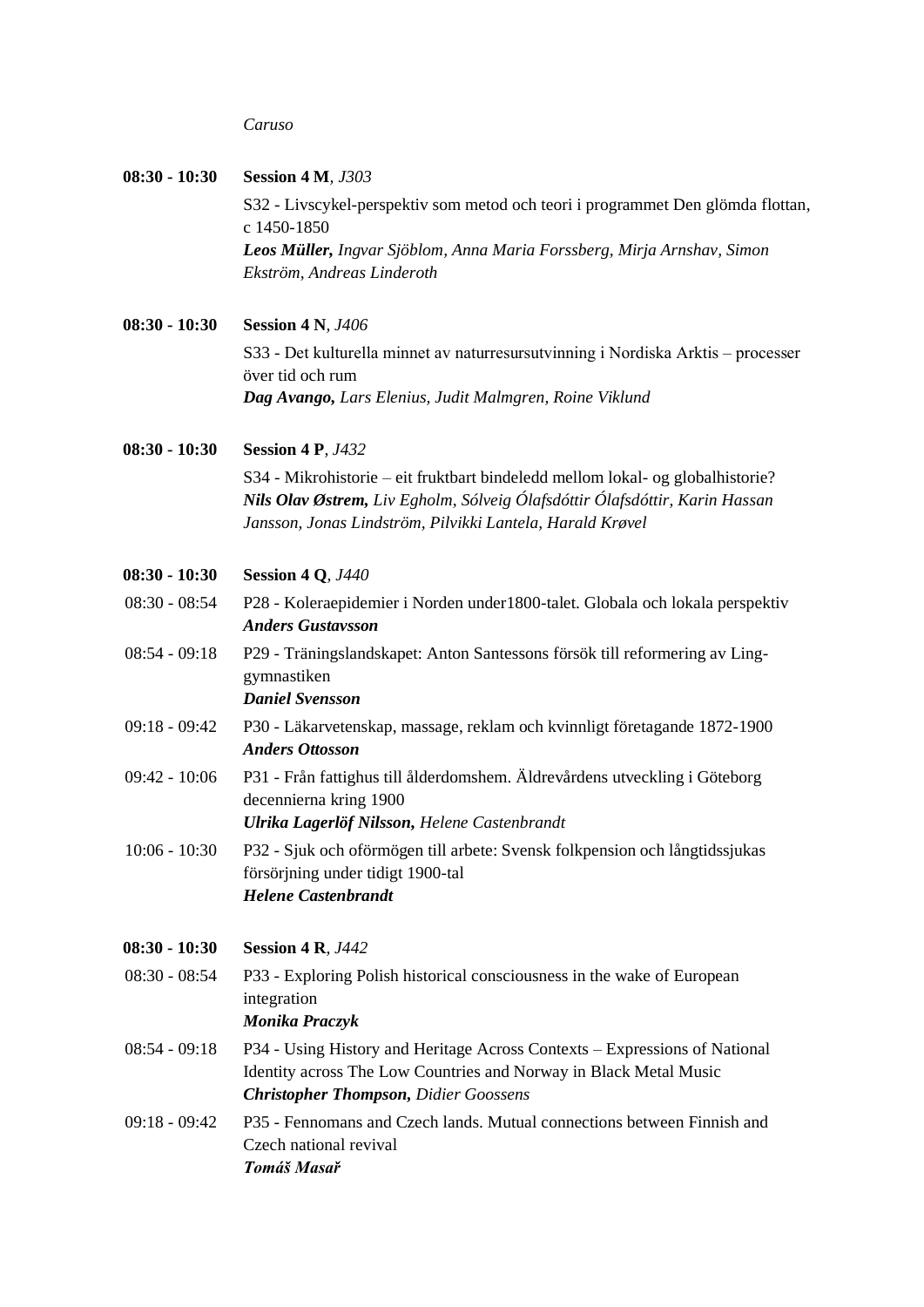| $09:42 - 10:06$                    | P36 - "What a Horrible Treatment of Christians by the Turks": Philhellenism and<br>Icelandic Discourse on the Greek War of Independence<br><b>Arnór Gunnarsson</b>                      |
|------------------------------------|-----------------------------------------------------------------------------------------------------------------------------------------------------------------------------------------|
| $10:06 - 10:30$                    | P37 - (B) order-Making and Border Crossing at the Russo-Finnish border from the<br><b>Eighteenth to Early Twentieth Century</b><br>Oksana Ermolaeva                                     |
| $11:00 - 12:30$                    | <b>Session 5 A, J330</b>                                                                                                                                                                |
|                                    | R13 – Historikerns roller idag och imorgon<br>Martin Åberg, David Ludvigsson, Sirkka Ahonen, Sidsel Eriksen, May-Brith<br>Ohman Nielsen, Mattias Tydén                                  |
| $11:00 - 12:30$                    | <b>Session 5 B, C350</b>                                                                                                                                                                |
|                                    | R14 - Vad är en kvinna? Kategorin "kvinnor" i 2020-talets genushistoriska<br>forskning                                                                                                  |
|                                    | Johanna Sjöstedt, Malin Arvidsson, Helena Bergman, Sara Edenheim, Katarina<br>Leppänen, Valgerður Pálmadóttir, Emma Severinsson                                                         |
| $11:00 - 12:30$                    | <b>Session 5 C, J335</b>                                                                                                                                                                |
|                                    | R15 - How (Not) to Teach Digital History<br>Sune Bechmann Pedersen, Helle Strandgaard Jensen, Johan Heinsen, Haakon<br>Andreas Ikonomou, Anna Nilsson Hammar, Benjamin Martin           |
| $11:00 - 12:30$                    | <b>Session 5 D, J336</b>                                                                                                                                                                |
|                                    | R16 - Oral History in the Nordic Countries: Past, Present and Future<br>Martin Englund, Malin Thor Tureby, Riikka Taavetti, Essi Jouhki, Inger Christine<br>Årstad, Cathrine Hasselberg |
| $11:00 - 12:30$                    | <b>Session 5 E, J431</b>                                                                                                                                                                |
|                                    | S35 - Dödligt våld i 1600-talets Norden<br>Dag Lindström, Mona Rautelin, Jeppe Büchert Netterstrøm                                                                                      |
| $11:00 - 12:30$                    | <b>Session 5 G, J444</b>                                                                                                                                                                |
|                                    | S36 - Når global viden krydser lokale grænser: Transnationale perspektiver i<br>uddannelsernes historie<br>Christian Larsen, Ning de Coninck-Smith, Karen Egedal Andreasen              |
|                                    |                                                                                                                                                                                         |
|                                    |                                                                                                                                                                                         |
| $11:00 - 12:30$<br>$11:00 - 11:30$ | <b>Session 5 H, J309</b><br>P38 - Globala smaker och lokala varor – att imitera smak, lukt och utseende i                                                                               |
|                                    | 1700-talets Sverige.<br><b>Hanna Hodacs</b>                                                                                                                                             |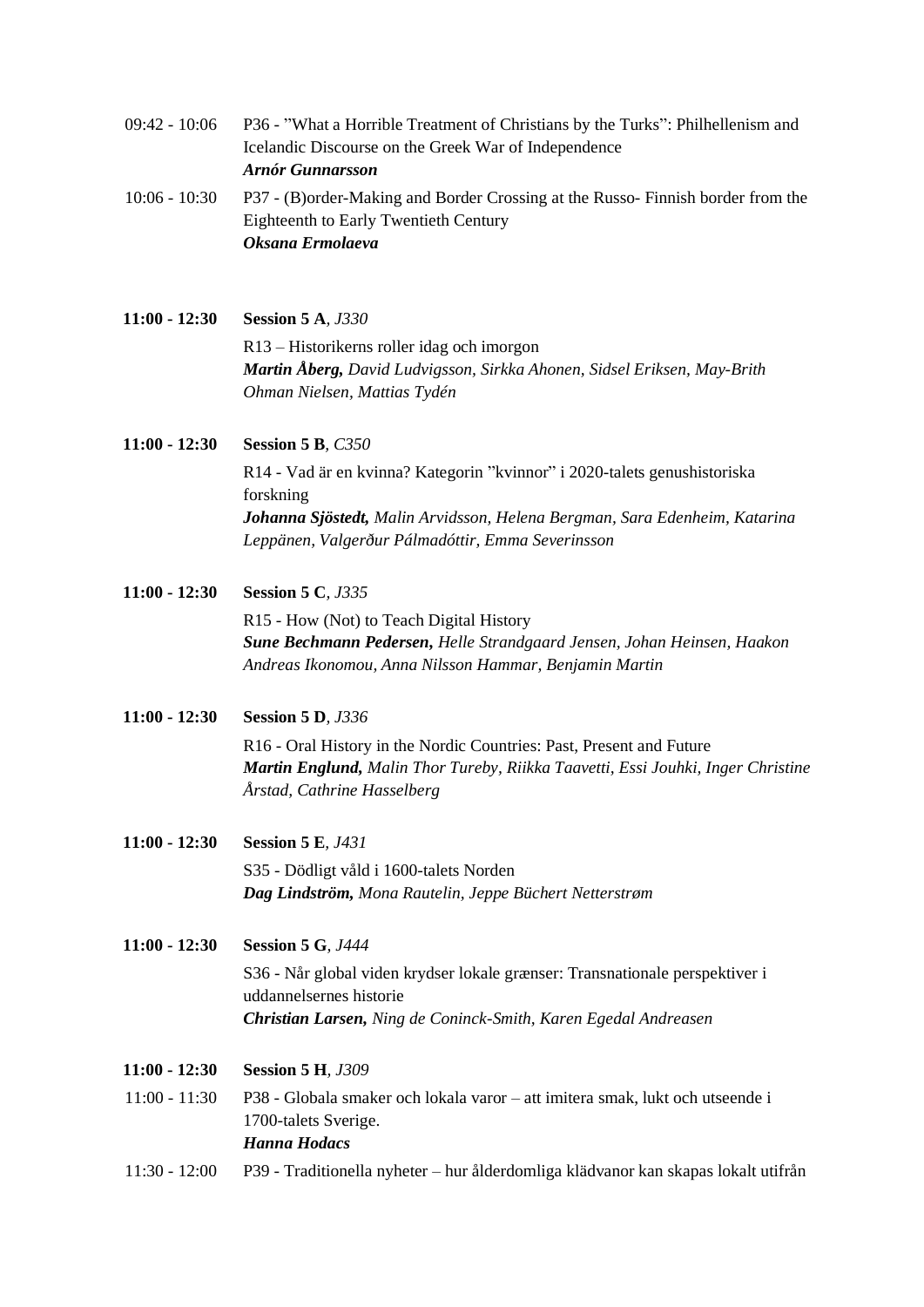|                 | globala moden, Virestad socken 1750-1850.<br>Martina Böök                                                                                                                                                                  |
|-----------------|----------------------------------------------------------------------------------------------------------------------------------------------------------------------------------------------------------------------------|
| $12:00 - 12:30$ | P40 - Smuggling. Illegala globala varor i de nordiska 'periferierna', 1760-1820.<br><b>Anna Knutsson</b>                                                                                                                   |
| $11:00 - 12:30$ | <b>Session 5 J, J411</b>                                                                                                                                                                                                   |
|                 | S37 - Transatlantiska idéutbyten, 1840–1920: Folkstyre, Progressivism, Imperialism<br>Jens Norrby, Jakob Kihlberg, Bruno Hamnell                                                                                           |
| $11:00 - 12:30$ | <b>Session 5 K, J412</b>                                                                                                                                                                                                   |
|                 | S38 - Kingdoms and Grand Duchies as substructures in Scandinavian Realms:<br>analyzing the early modern princely power<br>Kimmo Katajala, Erik Opsahl, Jenni Merovuo                                                       |
| $11:00 - 12:30$ | <b>Session 5 L, J415</b>                                                                                                                                                                                                   |
|                 | R17 - Regionala erfarenheter och globala efterverkningar. Komparativa perspektiv<br>på etableringen och konsekvenserna av 1700-talets nordiska tryckfriheter<br>Jonas Nordin, Jesper Jakobsen, Ellen Krefting, Ere Nokkala |
| $11:00 - 12:30$ | <b>Session 5 M, J303</b>                                                                                                                                                                                                   |
|                 | S39 - Indigenous people in the Christian peripheries: terminology and methodology<br>Gustavs Strenga, Solveig Marie Wang, Erik Wolf, Piotr Oliński                                                                         |
| $11:00 - 12:30$ | <b>Session 5 N, J406</b>                                                                                                                                                                                                   |
|                 | S40 - Screw, Brew and Build - Local cooperation and attempts to form global                                                                                                                                                |
|                 | cartels<br>Malin Dahlström, Kasper Hage Stjern, Kristoffer Strandqvist                                                                                                                                                     |
| $11:00 - 12:30$ | <b>Session 5 P, J432</b>                                                                                                                                                                                                   |
|                 | S41 - Privacies of Early Modern Life<br>Michael Green, Lars Cyril Nørgaard, Kristine Dyrmann                                                                                                                               |
| $11:00 - 12:30$ | <b>Session 5 Q, J440</b>                                                                                                                                                                                                   |
|                 | R18 - Nordic and European histories of civil defence: Sociotechnical imaginaries<br>of survival and preparedness                                                                                                           |
|                 | Marie Cronqvist, Rosanna Farbøl, Casper Sylvest, Peter Bennesved, Gustav<br>Holmberg                                                                                                                                       |
| $11:00 - 12:30$ | <b>Session 5 R, J442</b>                                                                                                                                                                                                   |
| $11:00 - 11:30$ | P41 - Det svenska folkhemmets nordiska rötter<br><b>Nils Edling</b>                                                                                                                                                        |
| $11:30 - 12:00$ | P42 - Kampen mot förmynderskapsstrecket – 1900-talets sista rösträttsfråga                                                                                                                                                 |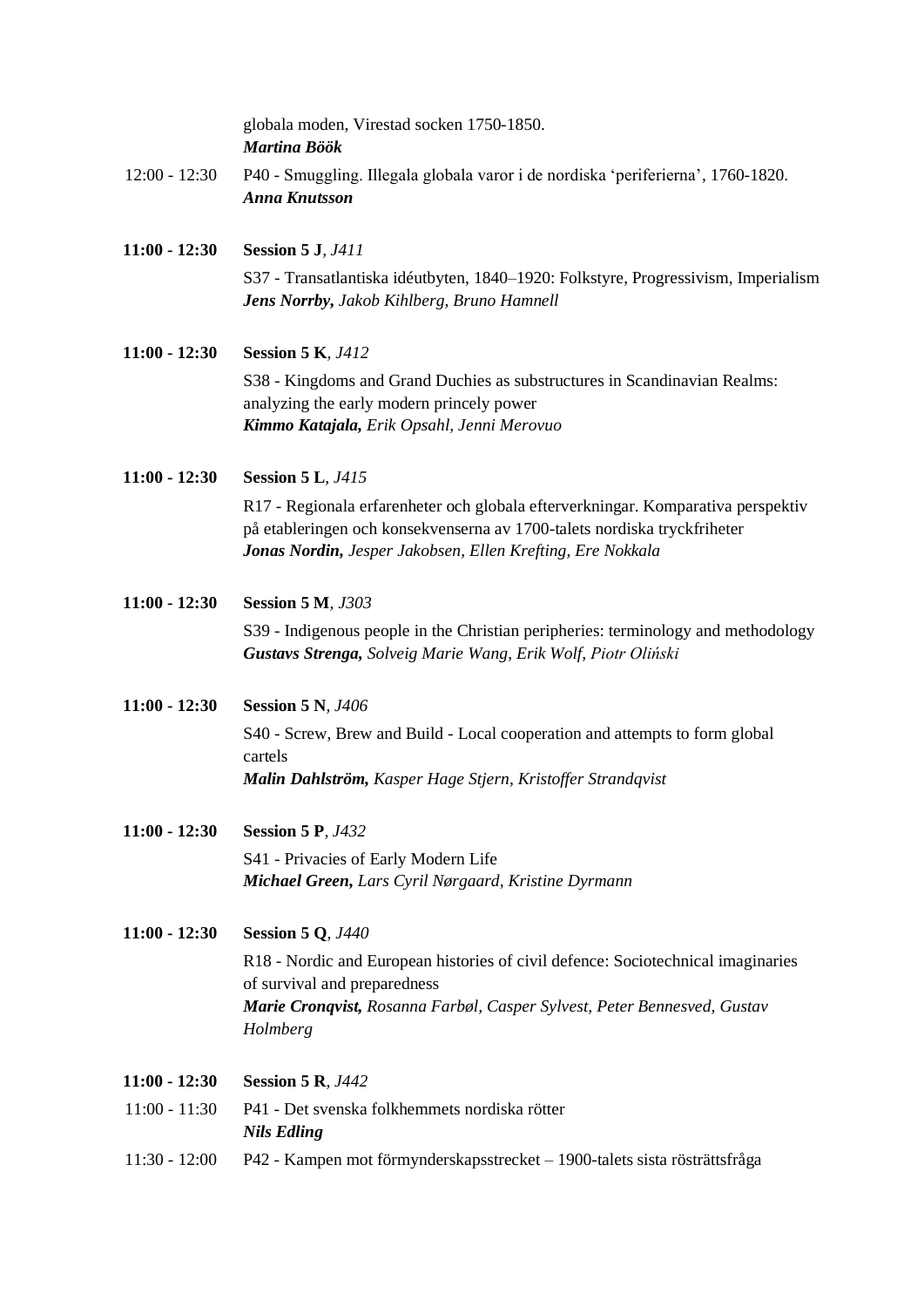#### *Annika Berg*

12:00 - 12:30 P43 - Demokrati på köpet? Demokratisynen i svenska föreningshandböcker 1949- 2010 *Niklas Hill*

#### **13:30 - 15:15 Session 6 A***, J330*

R19 - Nordics in Motion: Transimperial Spaces and Global Experiences of Nordic Colonialism *Janne Lahti, Lisa Hellman, Ale Pålsson, Diana Natermann, Raita Merivirta, Malin Gregersen*

#### **13:30 - 15:15 Session 6 B***, C350*

S42 - Military Conflict and Trade in the Baltic, 1600-1815 *Patrik Winton, Jaakko Björklund, Cathleen Sarti, Peter Ericsson, Sofia Gustafsson*

- **13:30 - 15:15 Session 6 C***, J335*
- 13:30 14:05 P44 Mining legacies and land use conflicts *Judit Malmgren*
- 14:05 14:40 P45 Sensing Smoke: Boreal Fire in Canada and Scandinavia in the Twentieth **Century**

*Mica Jorgenson*

- 14:40 15:15 P46 Turning points for issues of belonging? A comparison of people's movements against hydroelectric dam projects in Norway and Canada *Paul Kirschstein*
- **13:30 - 15:15 Session 6 D***, J336*

R20 - Moravian travelling in 18th century Scandinavia: Transcending corporeal and spiritual borders. *Martin Åberg, Christer Ahlberger, Hanne Sanders, Arne Bugge Amundsen, Hanna Enefalk, Johan Åhlfeldt, Per von Wachenfeldt*

- **13:30 - 15:15 Session 6 E***, J431*
- 13:30 13:56 P47 From Västernorrland to Stockholm and Beyond: Stockholm's Place in Northern European Trade and the Employment of its Dockworkers between 1860 and 1900

#### *Stewart Lawrence*

- 13:56 14:22 P48 The Interaction of Technology, Maritime Trade and Cultural Change to the Sundsvall Region's Economic Boom of the late 19th Century *Stephan Curtis*
- 14:22 14:48 P49 Global Challenges and Local Encounters: Colonial Port Cities in the First World War *Daniel Steinbach*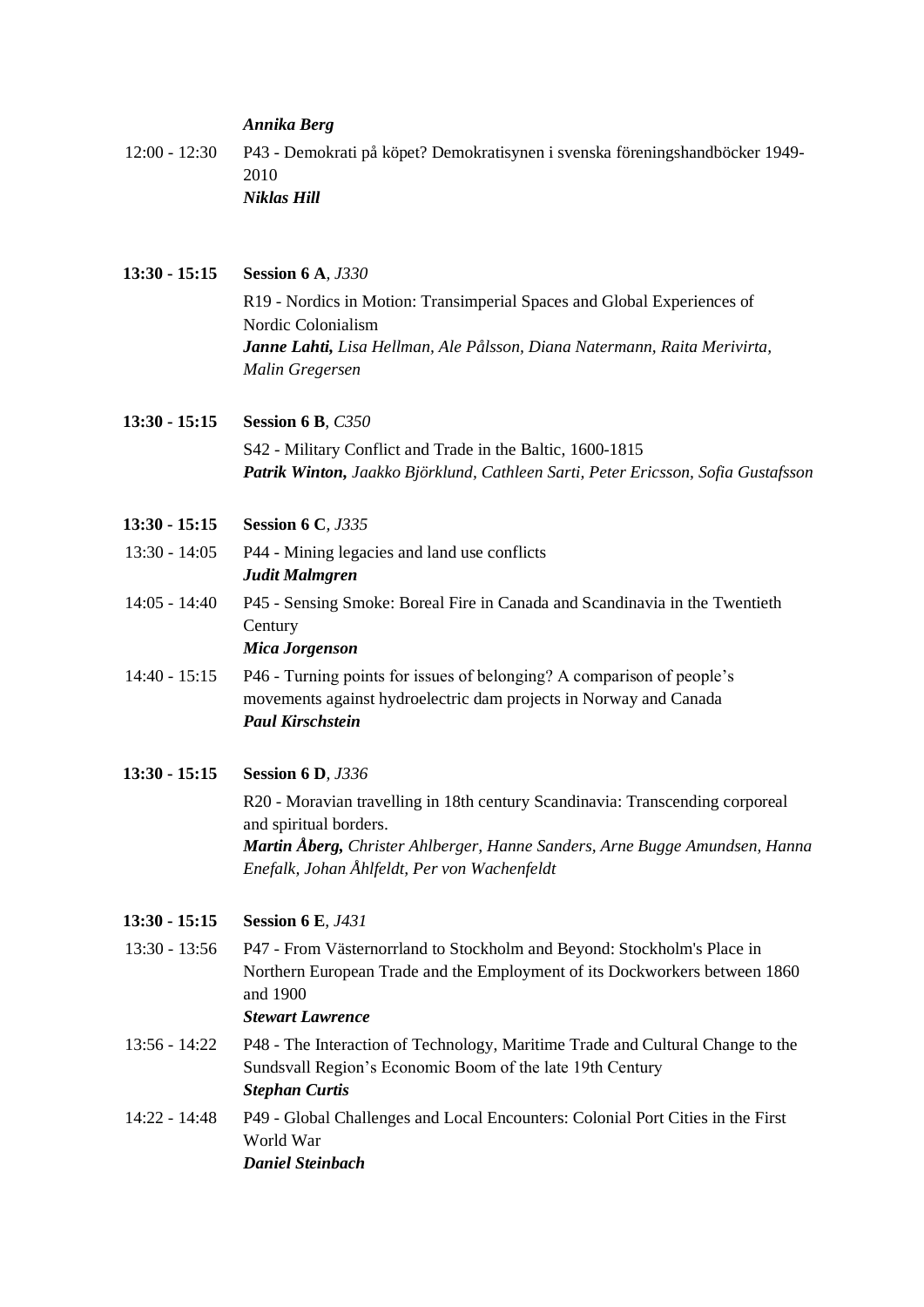| $14:48 - 15:15$ | P50 - Diaspora worlds - Swedish seafarers in foreign ports, 1920-1939<br><b>Tomas Nilson</b>                                                                          |  |  |  |
|-----------------|-----------------------------------------------------------------------------------------------------------------------------------------------------------------------|--|--|--|
| $13:30 - 15:15$ | <b>Session 6 F, J439</b>                                                                                                                                              |  |  |  |
|                 | S43 - Kundskabsinstitutioner i velfærdssamfundet: Universitetshistorisk                                                                                               |  |  |  |
|                 | forskning i forandring<br>Maria Simonsen, Johan Östling, Johanna Ringarp, Dunja Blazevic                                                                              |  |  |  |
|                 |                                                                                                                                                                       |  |  |  |
| $13:30 - 15:15$ | <b>Session 6 G, J444</b>                                                                                                                                              |  |  |  |
| $13:30 - 13:56$ | P51 - Hur starkt var det "antisemitiska bakgrundsbruset" i svensk flyktingpolitik<br>under 1930-talet?                                                                |  |  |  |
|                 | Pär Frohnert                                                                                                                                                          |  |  |  |
| $13:56 - 14:22$ | P52 - Staten, samerna och andra "lösa partier" i mellersta Sverige – en gränslös<br>befolkningskris i kölvattnet av det stora nordiska kriget<br><b>Sven Olofsson</b> |  |  |  |
| 14:22 - 14:48   | P53 - 'These children are us'—Historical Perspectives on the Scandinavian IS<br>children born in Syria<br>Martina Koegeler-Abdi                                       |  |  |  |
| $14:48 - 15:15$ | P54 - Foreigners, immigrants or citizens? A study of swedish migrant policy<br>c.1967-2000<br><b>Peter Eriksson</b>                                                   |  |  |  |
| $13:30 - 15:15$ | <b>Session 6 H, J309</b>                                                                                                                                              |  |  |  |
|                 | S44 - Conceptualizing the Grand Duchy of Finland within the Russian Empire<br>Jani Marjanen, Marja Jalava, Ilkka Liikanen, Jussi Kurunmäki                            |  |  |  |
| $13:30 - 15:15$ | <b>Session 6 J, J411</b>                                                                                                                                              |  |  |  |
| $13:30 - 14:05$ | P55 - Marginalised Actors of Knowledge: Evidence from India<br><b>Maria Bach</b>                                                                                      |  |  |  |
| $14:05 - 14:40$ | P56 - 'Like a fairy tale from A Thousand and One Nights' - The Orientalists'<br>Congress of 1890 in Stockholm and Christiania<br><b>Arne Segelke</b>                  |  |  |  |
| $14:40 - 15:15$ | P57 - Project presentation: Classifying the Unclassifiable. Ethnicity in Swedish<br>registers and epidemiological knowledge-making, 1950-2020<br><b>Ida Al Fakir</b>  |  |  |  |
| $13:30 - 15:15$ | <b>Session 6 K, J412</b>                                                                                                                                              |  |  |  |
|                 | S45 - Nordic Media Histories of Propaganda and Persuasion: Transnational<br>Perspectives                                                                              |  |  |  |
|                 | Fredrik Norén, Lars Diurlin, Emil Eiby Seidenfaden, Ruth Hemstad, Björn<br>Lundberg                                                                                   |  |  |  |
| $13:30 - 15:15$ | <b>Session 6 L, J415</b>                                                                                                                                              |  |  |  |
|                 | S46 - Kinship, Law, Economy and Succession on Family Farms in the                                                                                                     |  |  |  |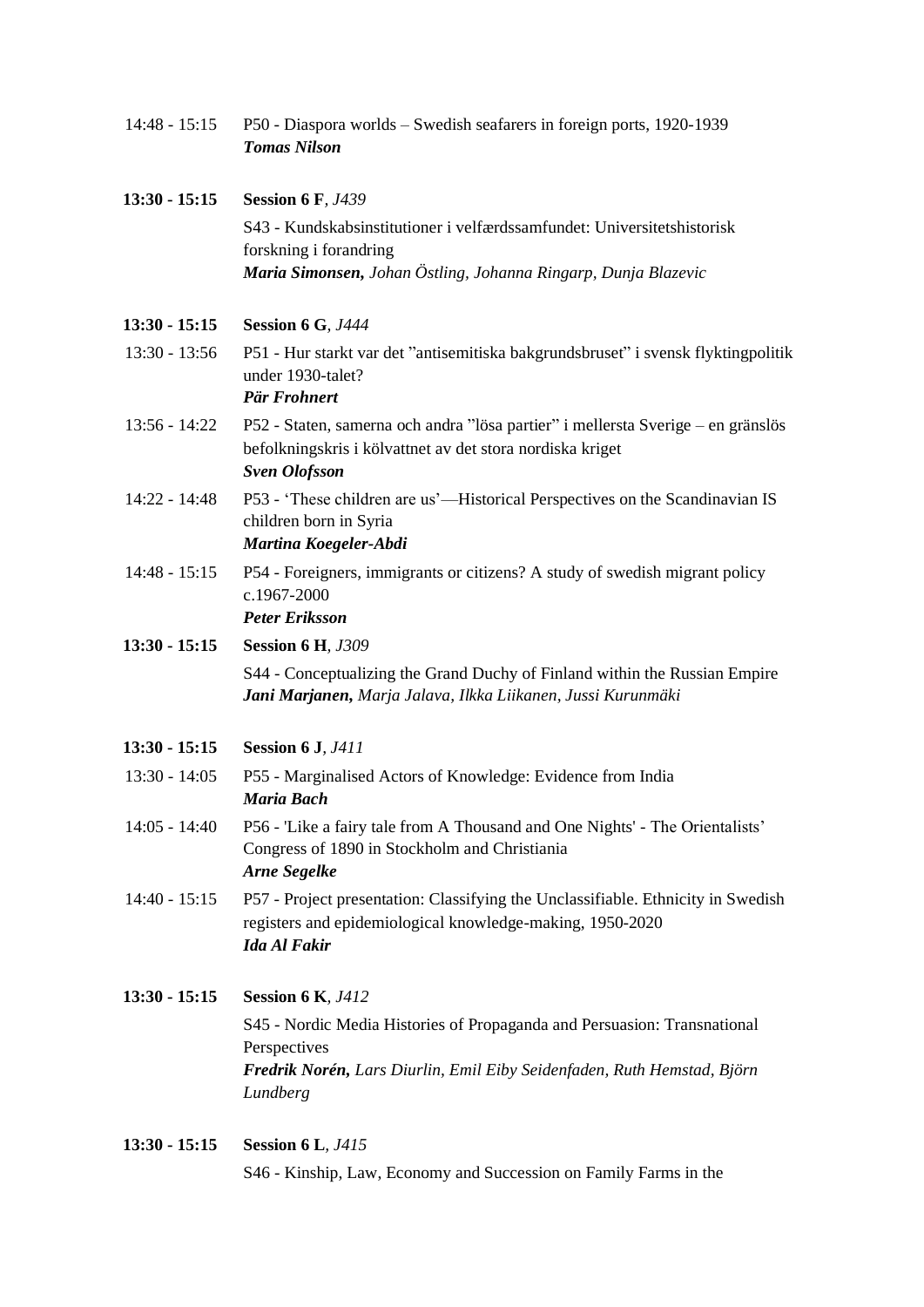| <b>Nordic Countries</b>                                                       |  |
|-------------------------------------------------------------------------------|--|
| <b>Beatrice Moring, Arni Daniel Juliusson, Hilde Sandvik, Martin Dackling</b> |  |

| $13:30 - 15:15$ | <b>Session 6 M, J303</b>                                                                                                                                            |  |  |  |
|-----------------|---------------------------------------------------------------------------------------------------------------------------------------------------------------------|--|--|--|
|                 | S47 - "Body, Mind and Society: Models of Nordic Psychiatry in the 20th century"<br>Jesper Vaczy Kragh, Petteri Pietikäinen, Maria Sæther, Matthew Smith             |  |  |  |
| $13:30 - 15:15$ | <b>Session 6 N, J406</b>                                                                                                                                            |  |  |  |
| $13:30 - 14:05$ | P58 - "wår ställning som medborgare": Judisk emancipation i Sverige, ca. 1838–<br>1870<br>Jens Carlesson Magalhães                                                  |  |  |  |
| $14:05 - 14:40$ | P59 - Ljus över arvet. Emotionella identiteter, fornminnesföreningar och en bildad<br>borgerlighet i Lysekil vid sekelskiftet 1900<br><b>Thomas Småberg</b>         |  |  |  |
| $14:40 - 15:15$ | P60 - Gemensamma begär: nordisk rivalitet vid olympiska vinterspel 1936-1994<br><b>Martin Johansson</b>                                                             |  |  |  |
| $13:30 - 15:15$ | <b>Session 6 P, J432</b>                                                                                                                                            |  |  |  |
|                 | S48 - Vad var privat i 1700-talets Danmark och Sverige?<br>Johannes Ljungberg, Dag Lindström, Göran Tagesson, Sari Nauman, Jesper<br>Jakobsen, Jørgen Mührmann Lund |  |  |  |
| $13:30 - 15:15$ | <b>Session 6 Q, J440</b>                                                                                                                                            |  |  |  |
| $13:30 - 13:56$ | P61 - Typography and Politics. From the Global to the Local<br>Arina Stoenescu                                                                                      |  |  |  |
| $13:56 - 14:22$ | P62 - Moving Books Around the Baltic Sea, 1750–1850<br>Ulla Ijäs                                                                                                    |  |  |  |
| $14:22 - 14:48$ | P63 - The presence and absence of books in the early nineteenth-<br>century Turku<br>Heli Rantala                                                                   |  |  |  |
|                 | 14:48 - 15:15 P64 - Te Deum as a media event in the 18th century Sweden<br>Kaisa Kyläkoski                                                                          |  |  |  |
| $13:30 - 15:15$ | <b>Session 6 R, J442</b>                                                                                                                                            |  |  |  |
| $13:30 - 14:05$ | P65 - Offentlige skattelister: En nordisk særegenhet. Den norske historien om dette<br>offentlighetsprinsippet.<br><b>Harald Espeli</b>                             |  |  |  |
| $14:05 - 14:40$ | P66 - Hyresregleringen och partsorganisationerna i Sverige 1942-1978<br><b>Hannes Rolf</b>                                                                          |  |  |  |
| $14:40 - 15:15$ | P67 - Kalla krigets militära planering i den svenska välfärdsstaten<br><b>Eric Bergelin</b>                                                                         |  |  |  |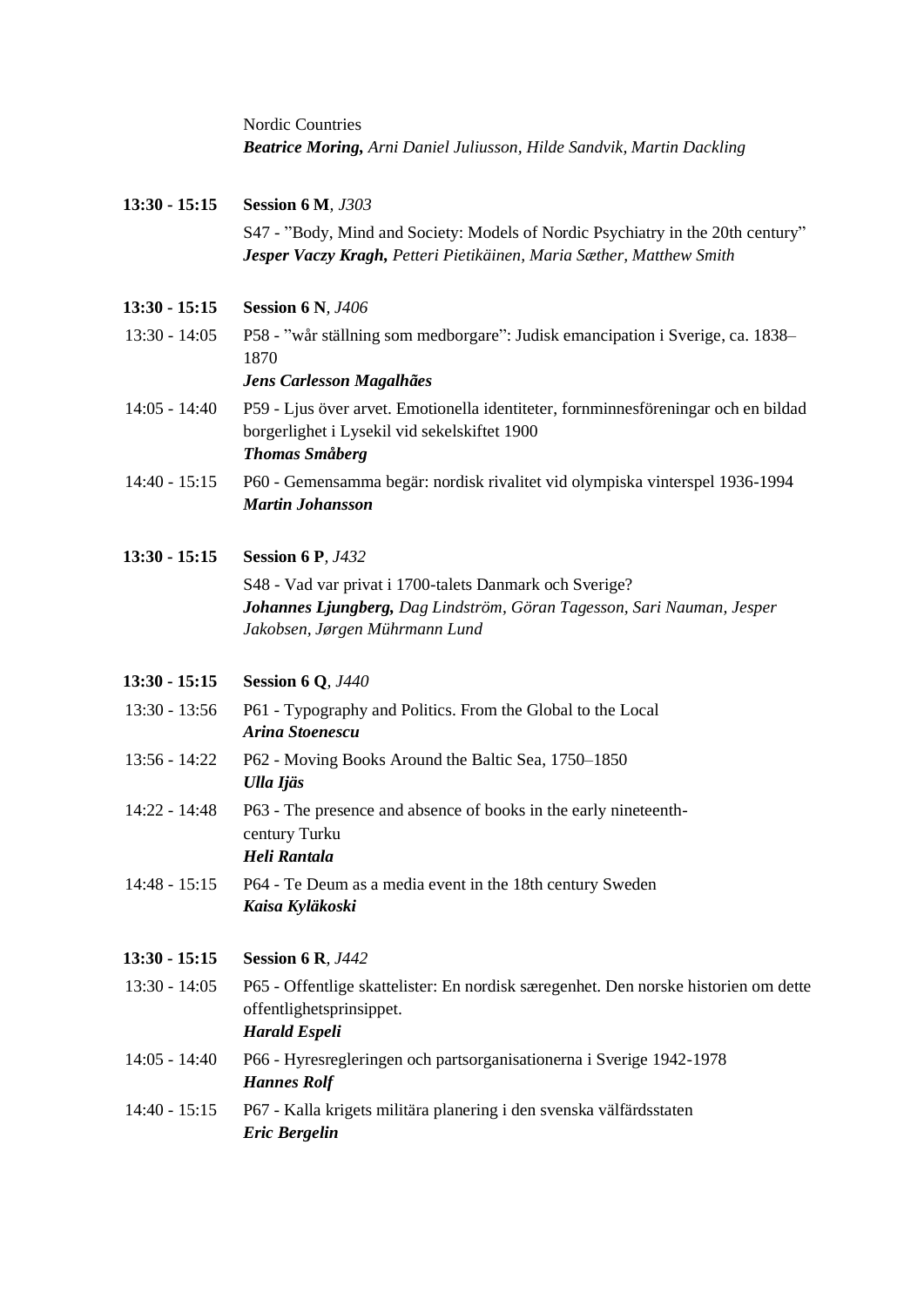# Onsdag 10 augusti

| $08:30 - 10:30$ | Session 7 A, C350                                                                                                                                                                                                  |  |  |  |  |
|-----------------|--------------------------------------------------------------------------------------------------------------------------------------------------------------------------------------------------------------------|--|--|--|--|
|                 | S49 - More than a space for female labour – the early modern Nordic household                                                                                                                                      |  |  |  |  |
|                 | revisited                                                                                                                                                                                                          |  |  |  |  |
|                 | Nina Javette Koefoed, Hanne Østhus, Karin Hassan Jansson, Malin Nilsson,<br>Carolina Uppenberg, Hilde Sandvik                                                                                                      |  |  |  |  |
| $08:30 - 10:30$ | <b>Session 7 B, J431</b>                                                                                                                                                                                           |  |  |  |  |
|                 | S50 - Att studera vattnets historia – teoretiska perspektiv, metoder och källmaterial<br>Eva Jakobsson, Terje Tvedt, Oscar Jacobsson, Ellen Arnold                                                                 |  |  |  |  |
| $08:30 - 10:30$ | <b>Session 7 C, J439</b>                                                                                                                                                                                           |  |  |  |  |
| $08:30 - 09:00$ | P68 - Nils Flyg och Sven Olov Lindholm. En komparativ idébiografi.<br>Johan Stenfeldt                                                                                                                              |  |  |  |  |
| $09:00 - 09:30$ | P69 - Ernst Wigforss - den förbannade optimisten<br><b>Henrik Arnstad</b>                                                                                                                                          |  |  |  |  |
| $09:30 - 10:00$ | P70 - Från terroranfall till terrorismdåd: Den politiska terrorns transformationer i<br>svensk riksdagsdebatt, 1919-1991<br><b>Mats Fridlund</b>                                                                   |  |  |  |  |
| $10:00 - 10:30$ | P71 - Nordiska rikspartiets kvinnliga skribenter i Nordisk Kamp 1956-2003<br>Christian Kjellsson                                                                                                                   |  |  |  |  |
| $08:30 - 10:30$ | <b>Session 7 D, J444</b>                                                                                                                                                                                           |  |  |  |  |
|                 | S51 - Ambivalenta möten – om rörlighet, reglering och försörjning<br>Johanna Wassholm, Maren Jonasson, Sigrídur Matthíasdóttir, Emma Pihl Skoog,<br>Leif Runefelt, Hilde Sandvik, Anna Sundelin, Ann-Catrin Östman |  |  |  |  |
| $08:30 - 10:30$ | <b>Session 7 E, J309</b>                                                                                                                                                                                           |  |  |  |  |
| $08:30 - 08:54$ | P72 - Den mentala urbaniseringen av Norden ca 1000-1200: exemplen Jomsborg<br>och Kungahälla<br><b>Michael Otto</b>                                                                                                |  |  |  |  |
| $08:54 - 09:18$ | P73 - Att äga fastighet i den tidigmoderna staden<br><b>Jenny Grandin</b>                                                                                                                                          |  |  |  |  |
| $09:18 - 09:42$ | P74 - Trade Networks and Town Politicians in 16th Century Scandinavia<br>Lovisa Olsson                                                                                                                             |  |  |  |  |
| $09:42 - 10:06$ | P75 - The feeble pre-industrial town?<br><b>Claes Westling</b>                                                                                                                                                     |  |  |  |  |
| $10:06 - 10:30$ | P76 - Bourgeois institution-building and donor networks in Stockholm and                                                                                                                                           |  |  |  |  |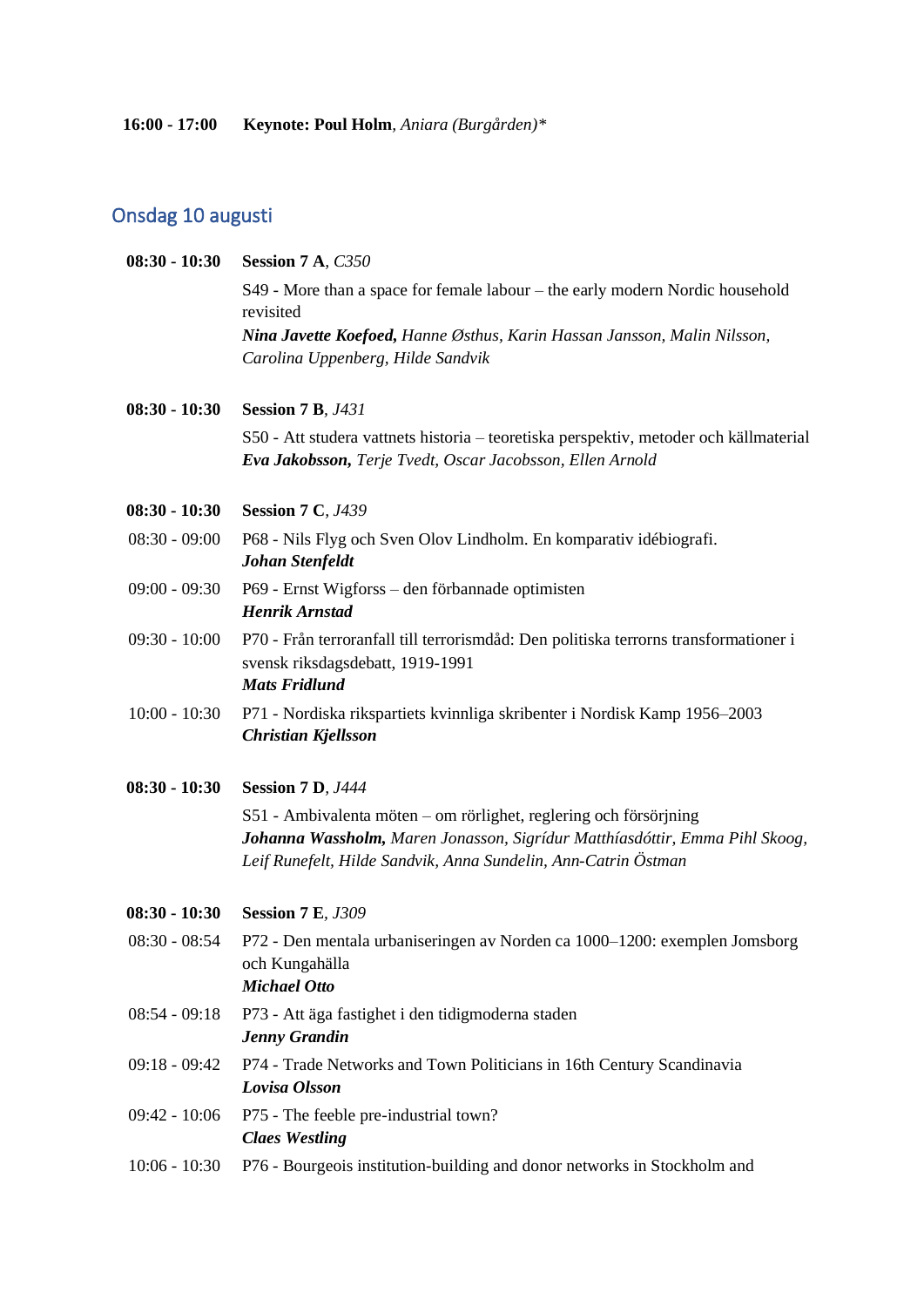### Gothenburg, 1900-1920s *Mia Kuritzén Löwengart*

| $08:30 - 10:30$ | <b>Session 7 F, J411</b>                                                                                                                                                             |  |  |  |
|-----------------|--------------------------------------------------------------------------------------------------------------------------------------------------------------------------------------|--|--|--|
| $08:30 - 09:00$ | P77 - Sveriges folkmängd och befolkningsgeografi 1550–1600<br><b>Martin Andersson</b>                                                                                                |  |  |  |
| $09:00 - 09:30$ | P78 - Självförvaltning och globalisering – Skogsanvändning och tjärtillverkning i<br>1600-talets Österbotten<br>Jakob Starlander                                                     |  |  |  |
| $09:30 - 10:00$ | P79 - Swedish military finances and logistics in occupied Royal Prussia, 1655-1660<br><b>Oleksandr Turchyn</b>                                                                       |  |  |  |
| $10:00 - 10:30$ | P80 - Household production and productive capacity in early modern southern<br>Sweden, ca. 1680-1860<br><b>Marcus Falk</b>                                                           |  |  |  |
| $08:30 - 10:30$ | <b>Session 7 G, J412</b>                                                                                                                                                             |  |  |  |
| $08:30 - 09:00$ | P81 - Mellem væsener og vaner - En begrebslig og materiel undersøgelse af<br>folketro i Danmark<br><b>Kristian Aarup</b>                                                             |  |  |  |
| $09:00 - 09:30$ | P82 - Haugiansk religiøs vekkelse mellom tradisjon og modernitet<br><b>Svein Ivar Langhelle</b>                                                                                      |  |  |  |
| $09:30 - 10:00$ | P83 - Väckelse mellan statskyrklighet och separatism - perspektiv på den tidiga<br>frikyrkligheten i Frölunda under 1800-talet<br><b>Martin Berntson</b>                             |  |  |  |
| $10:00 - 10:30$ | P84 - Svenska Israelsmissionens flyktingarbete i Wien och synen på döpta judar,<br>1938-1941<br><b>Sam Wenell</b>                                                                    |  |  |  |
| $08:30 - 10:30$ | <b>Session 7 H, J415</b>                                                                                                                                                             |  |  |  |
| $08:30 - 08:54$ | P85 - Silent travellers?: A comparison of early Chinese travellers to Great Britain,<br>Germany, and Sweden, 1756-1842<br>Måns Ahlstedt Åberg                                        |  |  |  |
| $08:54 - 09:18$ | P86 - Sten Bergman och Alfred Russel Wallace: Ornitologi i östra Indonesien och<br>Nya Guinea under senkolonial tid<br><b>Emilie Wellfelt</b>                                        |  |  |  |
| $09:18 - 09:42$ | P87 - Mellan stad och hav: Göteborgs navigationsskola<br><b>Gustav Holmberg</b>                                                                                                      |  |  |  |
| $09:42 - 10:06$ | P88 - Vetenskapsjournalistik och evolution i svensk och finsk press 1859–1889<br>Julia Dahlberg                                                                                      |  |  |  |
| $10:06 - 10:30$ | P89 - Frivilliga rasbiologer: Interaktionen och kunskapscirkulationen mellan<br>Rasbiologiska institutet och den svenska allmänheten under 1920- och 30-talet<br>Måns Ahlstedt Åberg |  |  |  |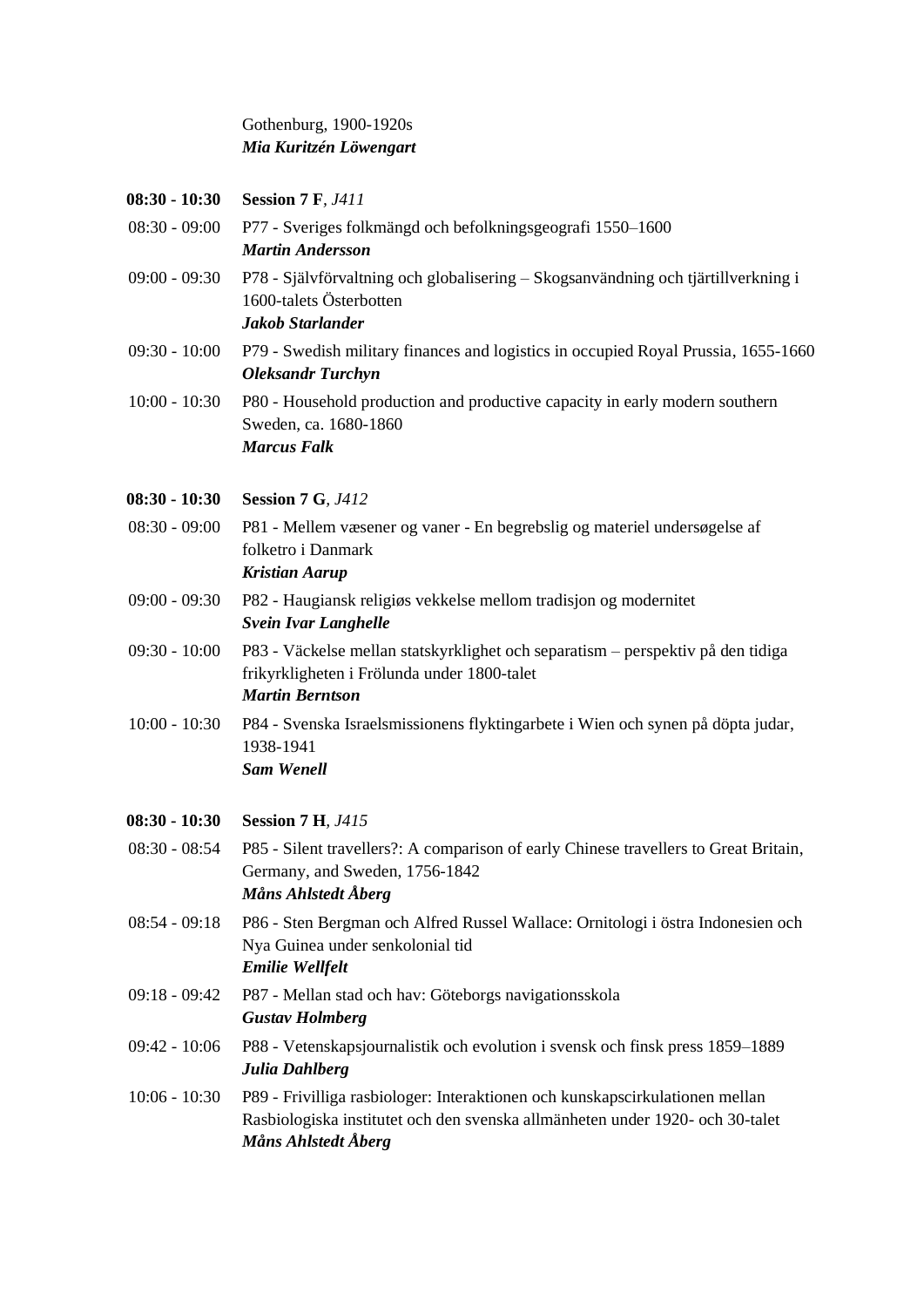| 08:30 - 10:30   | <b>Session 7 J, J303</b>                                                                                                                                                            |  |  |  |
|-----------------|-------------------------------------------------------------------------------------------------------------------------------------------------------------------------------------|--|--|--|
| $08:30 - 09:00$ | P90 - Nicolaus Söderman, en berest och erfaren straffånge på tidigt 1800-tal<br><b>Bonnie Clementsson</b>                                                                           |  |  |  |
| $09:00 - 09:30$ | P91 - Learning the Rules of the Game - Status Elevation and Emotional Distress in<br>the Life Description of Pehr Stenberg, 1770-1800<br><b>Ina Lindblom</b>                        |  |  |  |
| $09:30 - 10:00$ | P92 - Handelshövdingen: Historien om Olof A Söderberg (1872–1931)<br><b>Benito Peix Geldart</b>                                                                                     |  |  |  |
| $10:00 - 10:30$ | P93 - Storpolitik i det individuella ödet. Svenskar i den Stora terrorns Sovjet,<br>1937-1938<br>Andrej Kotljarchuk, Torbjörn Nilsson                                               |  |  |  |
| 08:30 - 10:30   | <b>Session 7 K, J406</b>                                                                                                                                                            |  |  |  |
|                 | S52 - 'Dinner diplomacy' from the eighteenth to the twentieth centuries<br>Kristine Dyrmann, Ann Towns, Sophie Holm, Bård Frydenlund, Karen Gram-<br>Skjoldager, Susanna Erlandsson |  |  |  |
| 08:30 - 10:30   | <b>Session 7 L, J432</b>                                                                                                                                                            |  |  |  |
| $08:30 - 09:00$ | P94 - Canal construction – importing global knowledge to Swedish engineering<br>and project management<br>Björn Hasselgren                                                          |  |  |  |
| $09:00 - 09:30$ | P95 - Global infrastructure, local ecologies: colonialism, skills and materials in<br>railway construction in the late 19th century<br><b>Eleonor Marcussen</b>                     |  |  |  |
| $09:30 - 10:00$ | P96 - A 'Danish Model'?: Transnational Networks and Circulation of Danish<br>Agricultural Practices in Bohemia at the Turn of the Century<br>Jana Lainto                            |  |  |  |
| $10:00 - 10:30$ | P97 - The Great Leap Offshore: Sino-Norwegian Relations and Petro-Knowledge<br>Transfers, 1976-97<br>Jonas Gjersø                                                                   |  |  |  |
| 08:30 - 10:30   | <b>Session 7 M, J440</b>                                                                                                                                                            |  |  |  |
| $08:30 - 09:00$ | P98 - Commemorating the war dead in Sweden 1905-1934: Unknown Soldiers and<br><b>Naval Seamen</b><br><b>Magnus Rodell</b>                                                           |  |  |  |
| $09:00 - 09:30$ | P99 - The Nazi Mummy: Mapping the afterlife of a mummified individual from<br>America to Göteborg<br><b>Avigail Rotbain</b>                                                         |  |  |  |
| $09:30 - 10:00$ | P100 - Värden att värna: Skydd och förstörelse av kulturarv i Norden under andra<br>världskriget<br><b>Mattias Legnér</b>                                                           |  |  |  |
| $10:00 - 10:30$ | P101 - Turning terrorists into freedom fighters<br>Fredrika Larsson                                                                                                                 |  |  |  |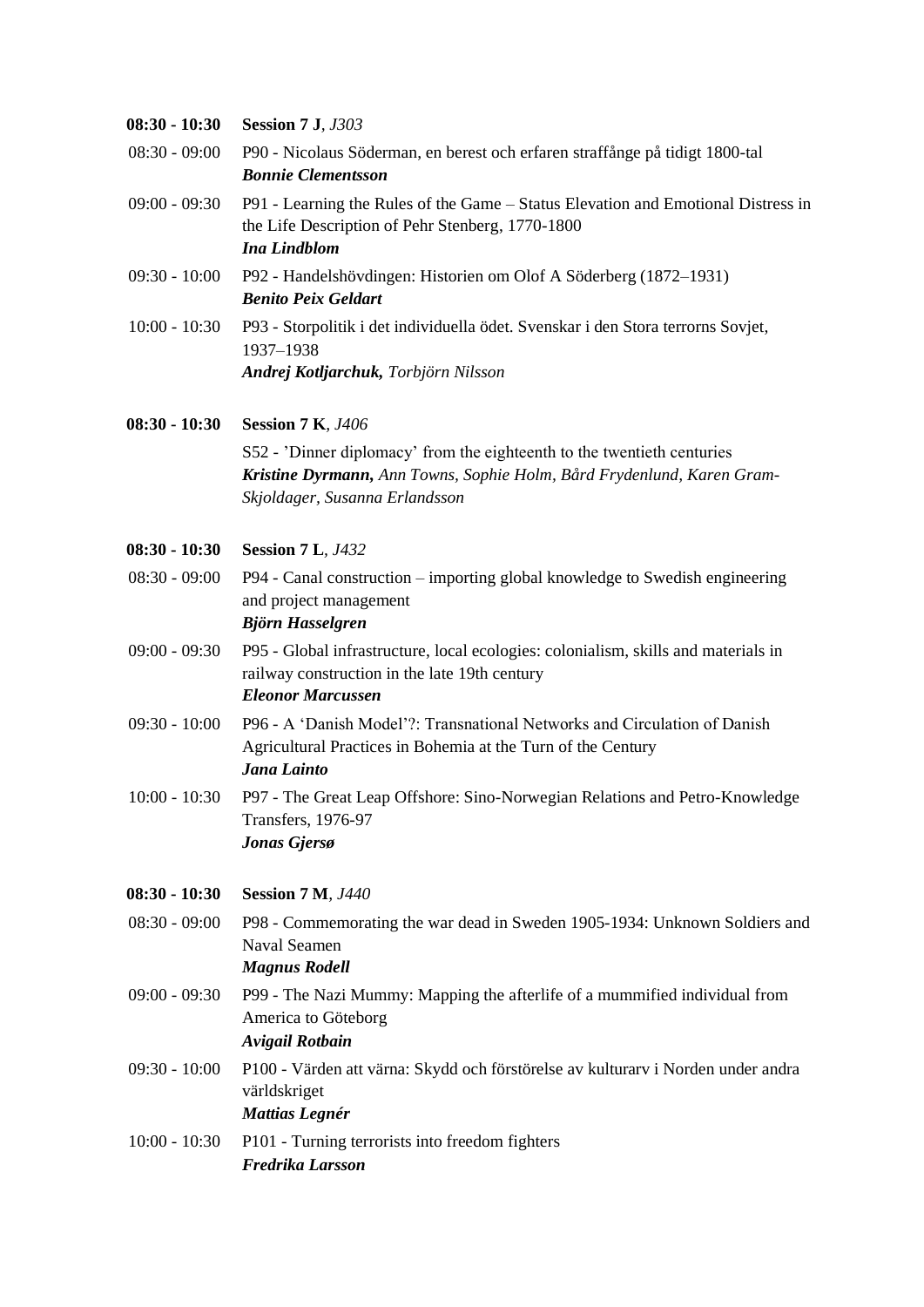#### **08:30 - 10:30 Session 7 P***, C364*

- 08:30 09:00 P102 Perspektiv på lärarrekrytering och lärarutbildning i periferin Kvinnliga lärare på Island och i norra Sverige cirka 1880 till 1920 *Emil Marklund, Ólöf Garðarsdóttir*
- 09:00 09:30 P103 Skolan som försöksverkstad: Spridning av internationell kunskap om experimentell undervisning i svenska pedagogiska tidskrifter 1920-1948 *Johan Samuelsson*
- 09:30 10:00 P104 Global Teaching Technologies at the Micro Level: Classroom Wall Charts in Lagunda Deanery in Sweden, 1860-1900 *Jakob Evertsson*
- 10:00 10:30 P105 Digital teknik, historia och historieundervisning *Mikael Bruér*

#### **11:00 - 12:30 Session 8 A***, C350*

R21 - Scandinavian Journal of History in a changing international publishing environment *Stefan Amirell, Fredrik Thue, Jonas Nordin, Helle Strandgaard Jensen, Pirjo Markkola, Guðmundur Hálfdanarson, Kirsi Salonen*

**11:00 - 12:30 Session 8 B***, J431*

S53 - Nordic-American histories: transatlantic trade and settler colonialism *Erik Thosteman, Victor Wilson, Anders Bo Rasmussen, Aleksi Huhta, Magdalena Naum*

**11:00 - 12:30 Session 8 C***, J439*

S54 - Min(d)ing New Connections: How to Approach Letters and Handwritten Relations as Big Data? *Ilona Pikkanen, Heikki Kokko, Matti La Mela, Jacob Orrje*

**11:00 - 12:30 Session 8 D***, J444*

R22 - Gränsöverskridande vardagspraxis i Öresundsregionen under 1800- och 1900-talen *Hanne Sanders, Andreas Alm, Henning Bro, Pål Brunnström, Tommy P. Christensen, Uffe Palludan, Matilda Svensson Chowdhury*

**11:00 - 12:30 Session 8 E***, J309*

R23 - När historiska händelser får samtidens uppmärksamhet - historikerns roll och relationer till brukare och journalister *Elin Bommenel, Johanna Sköld, Anna Tunlid, Evelina Lindén, Jesper Vaczy Kragh*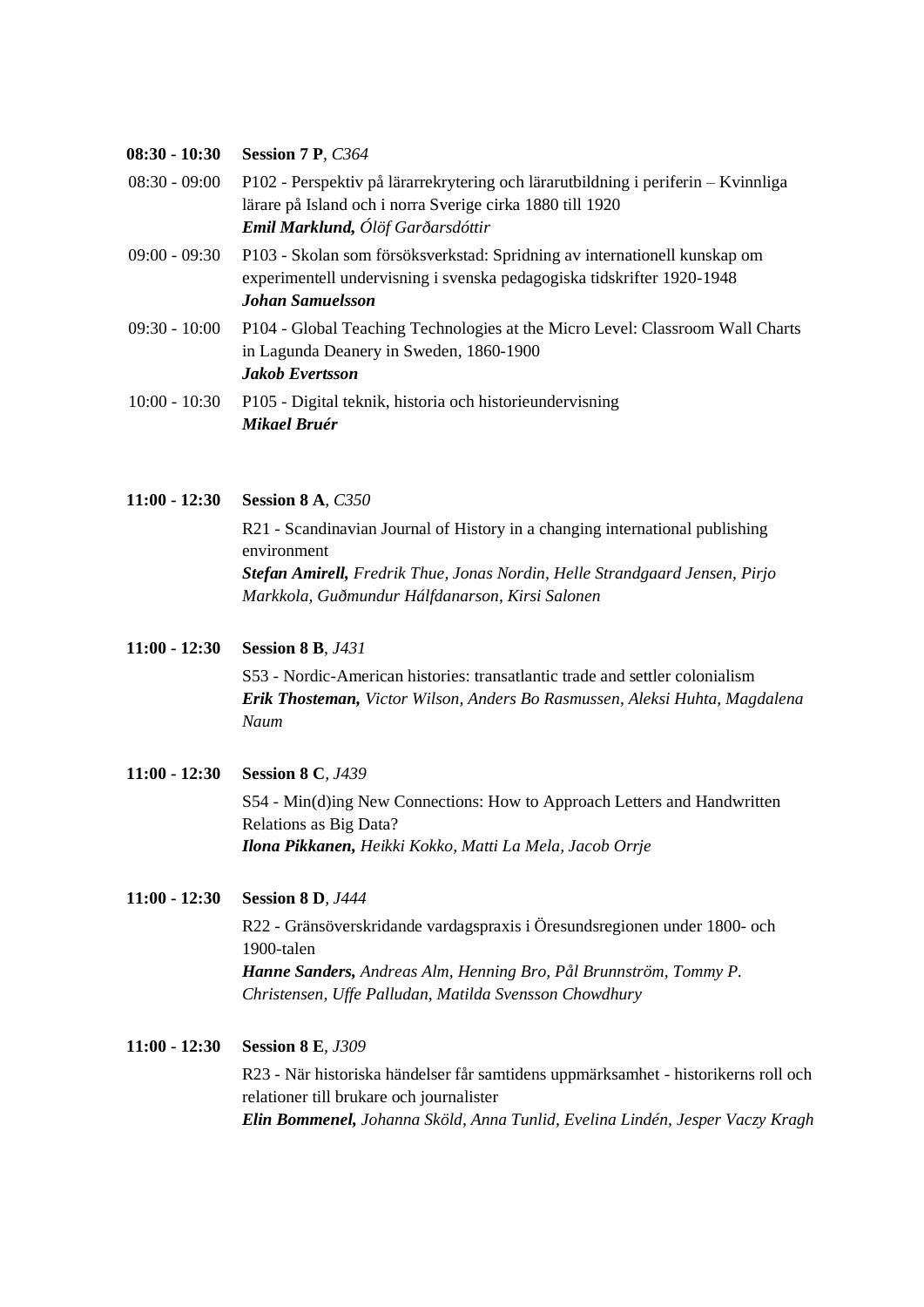#### **11:00 - 12:30 Session 8 F***, J411*

S55 - Turism - global, nationell, regional, lokal *Wiebke Kolbe, Julie Andersen-Mølgaard, Marie-Theres Fojuth, Sune Bechmann Pedersen*

**11:00 - 12:30 Session 8 G***, J412*

R24 - Grå reformer, gröna drömmar? Omregleringen i Sverige, 1988–1991 *Andreas Mørkved Hellenes, Martin Hultman, Per Lundin, Anna Åberg, Pål Nygaard, Urban Lundberg*

**11:00 - 12:30 Session 8 H***, J415* R25 - Lokale bedrifter i et globalt næringsliv *Jens Johan Hyvik, Ellen Schrumpf, Kai Østberg, Nils Ivar Agøy, Eli Morken* 

**11:00 - 12:30 Session 8 J***, J303*

*Farstad*

S56 - Skolelevers möten med värdeladdad historia: nationella och internationella perspektiv *Jan Löfström, Niklas Ammert, Silvia Edling, Liisa Myyry, Mia Silfver*

**11:00 - 12:30 Session 8 K***, J406*

S57 - Diplomacy of an Empire. Alternative Agents in Seventeenth-Century Sweden *Henri Hannula, Charlotta Forss, Jaakko Björklund, Katja Tikka, Heiko Droste*

**11:00 - 15:15 Session 8 L + 9 L***, J432*

S58 - Dødelige drømmer - Globale problemer og lokale praksiser. Gift i nære og fjerne relasjoner (I+II) *May-Brith Ohman Nielsen, Anne Jorunn Frøyen, Elijah Doro, Anne Mette Seines, Victoria Østerberg, Thomas Johnsen*

**11:00 - 12:30 Session 8 M***, J440*

R26 - Den finlandssvenska antifascismen som etnisk självhävdelse *Matias Kaihovirta, Kasper Braskén, Anders Ahlbäck, Ylva Perera, Stefan Nygård, Ainur Elmgren*

- **11:00 - 12:30 Session 8 N***, J442*
- 11:00 11:30 P106 Skiftande regimer: representation, administration och politisk förändring i Sverige, 1540–1810 *Mats Hallenberg, Magnus Linnarsson, Joakim Scherp*
- 11:30 12:00 P107 Frihedsrettighedernes idehistoriske fremkomst i Skandinavien i den sene oplysningstid *Jesper Lundsby Skov*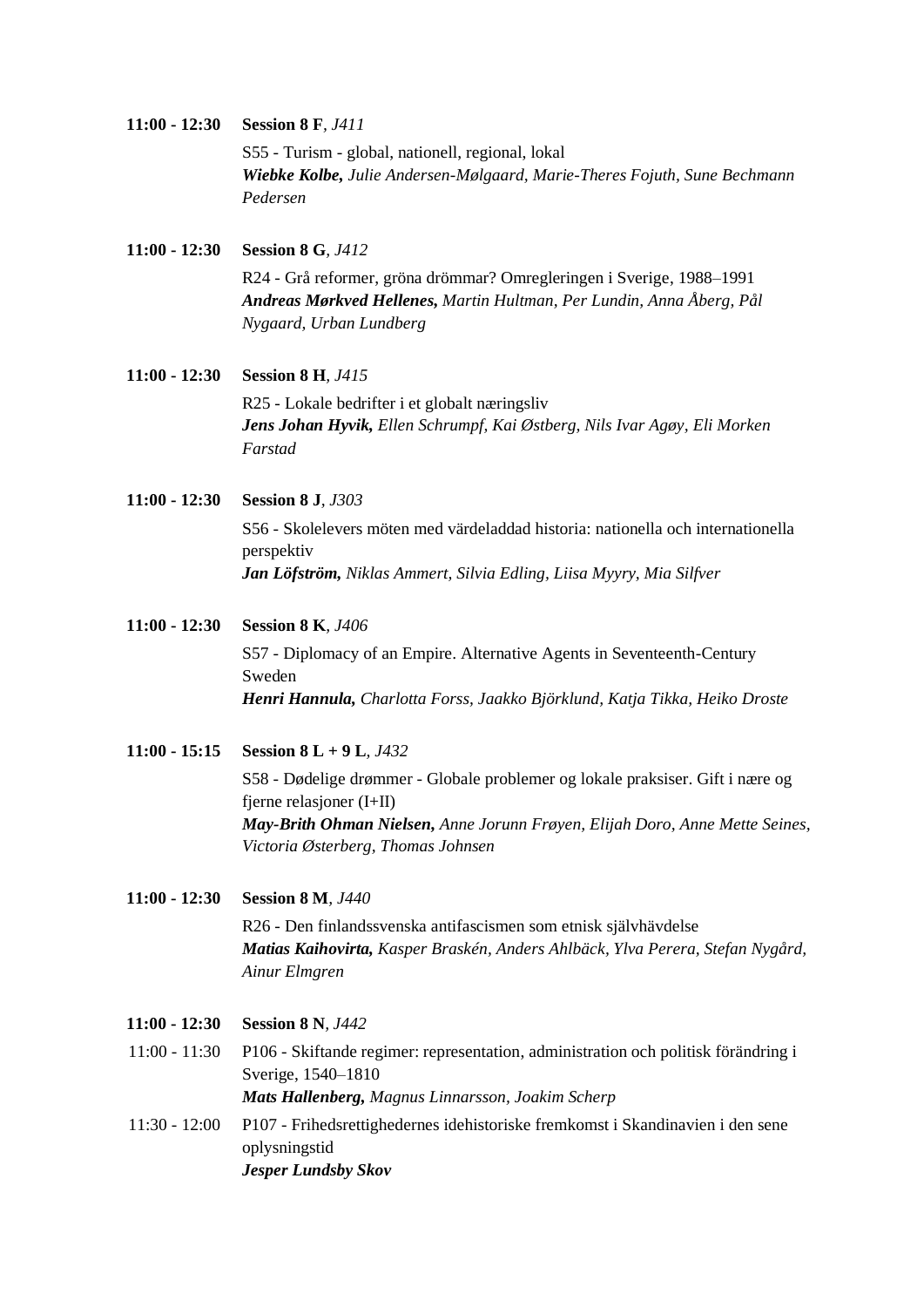12:00 - 12:30 P108 - Rojalister och patrioter i svenskt språkbruk 1778–1800. Ett begreppshistoriskt problem *Mattias Warg*

| 11:00 - 12:30 Session 8 P, $C364$ |  |  |
|-----------------------------------|--|--|
|                                   |  |  |

- 11:00 11:30 P109 Youth-led global activism in postwar Sweden *Björn Lundberg*
- 11:30 12:00 P110 From curios stocksavers to proficient investors: Financialisation of youth in Sweden 1985-1994 *Charlotte Nilsson, David Larsson Heidenblad*
- 12:00 12:30 P111 Entreprenöriell kunskap Ung Företagsamhet och utvecklingen av synen på barn, ungdomar och entreprenörskap 1980-2020 *Evelina Kallträsk*
- **13:30 - 15:15 Session 9 A***, C350* S59 - Konsulene, misjonærene og utenriksrelasjonene i unionstiden 1814-1905 *Roald Berg, Aryo Makko, Pia Lundqvist, Jens Petter Nielsen*
- **13:30 - 15:15 Session 9 B***, J431* S60 - Nordic-American histories: ethnic identity and borderland experiences *Erik Thosteman, Trond Espen T. Bjoland, Marie Bennedahl*
- **13:30 - 15:15 Session 9 C***, J439*

S61 - Scandinavian Global History in The Prize Papers c. 1650-1820 *Leos Müller, Margaret Hunt, Björn Holm, Gustav Ängeby, Victor Wilson*

- **13:30 - 15:15 Session 9 D***, J444*
- 13:30 13:56 P112 Democratization and associations: Iceland 1874-1915 *Hrafnkell Lárusson*
- 13:56 14:22 P113 Preaching the Gospel of Compromise: Swedish Labor Leaders as Alternative Channels of Diplomacy in the United States *Byron Rom-Jensen*
- 14:22 14:48 P114 The Icelandic "Women's Day Off" (1975) in Nordic media *Valgerður Pálmadóttir, Heidi Kurvinen*
- 14:48 15:15 P115 "Here, of All Places" Nordic Welfare Narratives and the 1990s Sterilization Debate in Transnational Perspective *Anna Derksen*

#### **13:30 - 15:15 Session 9 E***, J309*

S62 - Nord i verden *Steinar Aas, Ole Georg Moseng, Marte Stavrum Fagertun, Wilhelm Karlsen*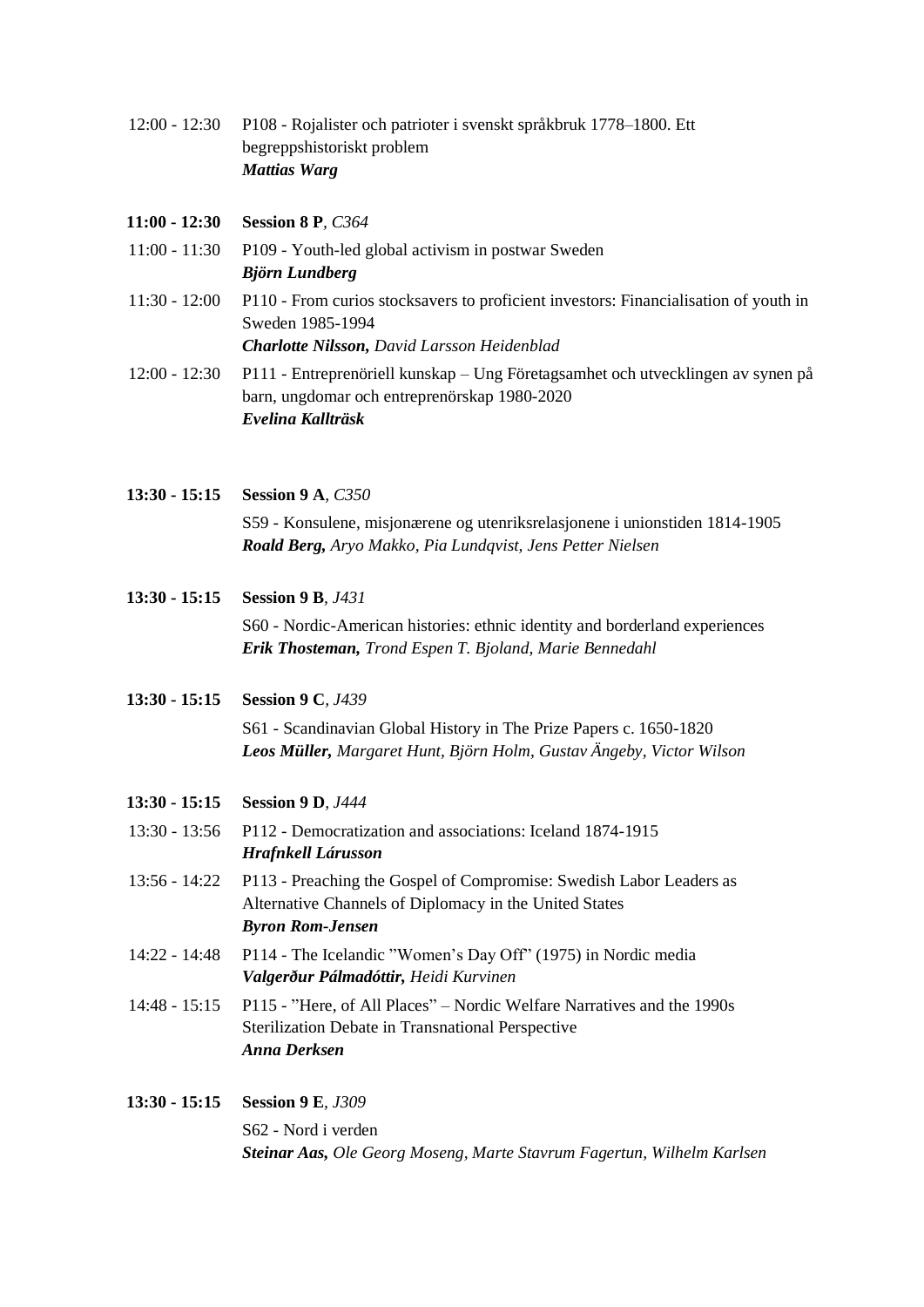#### **13:30 - 15:15 Session 9 F***, J411*

S63 - Translocal use and transformations of home ideals: migrant, missionary and humanitarian experiences 1920-1980 *Malin Gregersen, Maria Småberg, Inger Marie Okkenhaug, Seija Jalagin*

**13:30 - 15:15 Session 9 G***, J412*

S64 - Helgon utan kyrka. De nordiska helgonkungarna 1400-1800. *Henrik Ågren, Lars Bisgaard, Magne Njåstad, Erik Opsahl*

**13:30 - 15:15 Session 9 H***, J415*

R27 - '…making disciples of all nations'. A global message from the wilderness of Lappmarken

*Rolf Inge Larsen, Roald E. Kristiansen, Bengt-Ove Andreassen, Juoko Talonen, Teija Rantala, Eva Hellman, Anssi Ollilainen*

**13:30 - 15:15 Session 9 J***, J303*

S65 - Beyond the Scandinavian Peninsula: Cultural, economic and religious relations between Scandinavia and Pomerania, northern Poland and Prussia *Piotr Kołodziejczak, Piotr Pranke, Mateusz Sosnowski, Piotr Oliński, Cezary Kardasz, Cordelia Heß*

**13:30 - 15:15 Session 9 K***, J406*

- 13:30 13:56 P116 Environmental history in Sweden– a review of what is and a conversation of what lies ahead for the whole of Nordics *Martin Hultman*
- 13:56 14:22 P117 Soft values An American concept to bridge environmental protection and economic growth in Finnish political language during the 1980s *Martin Pettersson*
- 14:22 14:48 P118 The Early History of Climate Change and Energy Policy in Sweden, 1974– 1983

*Martin Hultman, Kristoffer Ekberg*

14:48 - 15:15 P119 - Mare Nostrum? Menneske, havet og utdanning for berekraftig utvikling *Vidar Fagerheim Kalås, Marie-Theres Fojuth*

#### **13:30 - 15:15 Session 9 M***, J440*

- 13:30 13:56 P120 Historia som läromästarinna: En jämförande narrativanalys av Sverigedemokraternas och Dansk Folkepartis historiebruk *Julia Håkansson*
- 13:56 14:22 P121 Konstruktioner av nuet i historieläroböcker *Daniel Nyström*
- 14:22 14:48 P122 "Helt vanlige menn": Norske møter med den transnasjonale holocaustdiskursen *Jon Reitan*